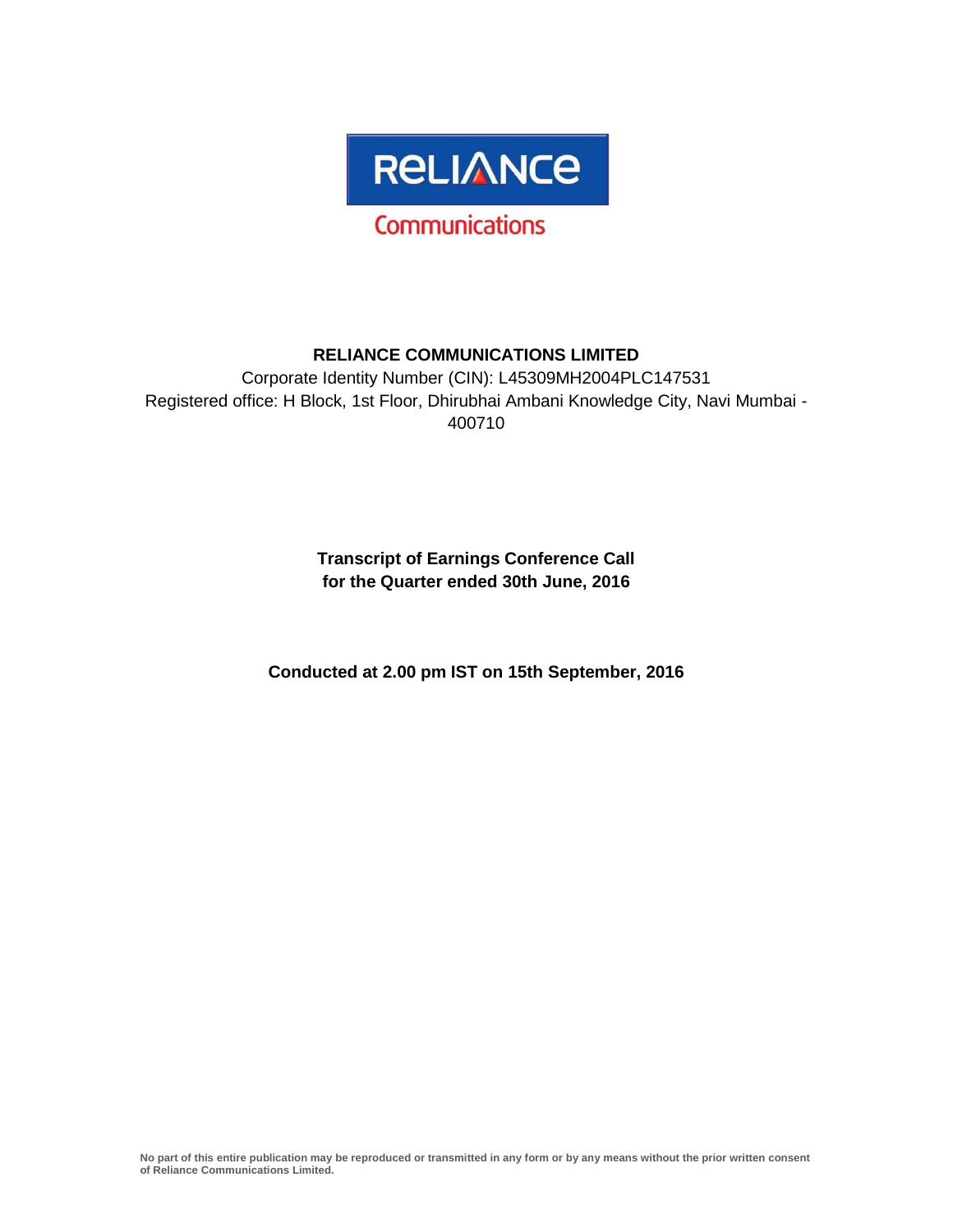### **Moderator**

Thank you for standing by and welcome to Reliance Communications' global earnings conference call on the Reliance Audio Conferencing platform. This is Mamta, the moderator for this conference.

At this time, all the participants are in listen-only mode. There will be a presentation followed by a question and answer session at which time if you wish to ask a question, please press \*1 on your telephone. Please be advised, this conference is being recorded today.

Today, we have the senior management team from Reliance Communications namely Mr. Gurdeep Singh (CEO – Consumer business), Mr. Bill Barney (CEO – GCX, India Enterprise and Carrier Business), Mr. Punit Garg (President – Corporate Strategy and Regulatory Affairs), Mr. Suresh Rangachar (President – Commercial and IT), Mr. Manikantan Iyer (CFO – RCOM), Mr. Rory Cole (CFO – GCX), and Mr. Anil Ladha (Head – Investor Relations).

The call will begin with some key observations by the management followed by a question and answer session. I must remind you that the overview and discussions today may include some forward-looking statements that must be viewed in conjunction with the risks that the Company faces.

I hand over the call now to Mr. Gurdeep Singh. Thank you.

# **Gurdeep Singh**

Thanks, Mamta. Good Afternoon and welcome to our First quarter FY2017 earnings conference call. I have with me other members of the senior management team of Reliance Communications. On behalf of us all, Thank you for joining the call.

On September  $14<sup>th</sup>$ , 2016, our Board of Directors have announced the momentous transaction of signing of definitive documents for the merger of RCOM's Indian wireless business with Aircel and have also adopted the financial results for the first quarter of FY2017. The Press Release, Media Statement, Quarterly Report and the Results have been uploaded on our web site and I trust you have had a chance to go through the same.

Today's proceedings are going to be in two parts. First, there will be a presentation on the Aircel merger and its Q&A, to be followed by our quarterly results and Q&A thereof. I will request my colleague Punit Garg to give an update on the Aircel merger transaction to be followed by Q&A from analysts on the Aircel merger transaction.

# **Punit Garg**

Thank you, Gurdeep. The merger of our wireless business with Aircel is the largest ever consolidation in the Indian telecom sector and will create a strong operator clearly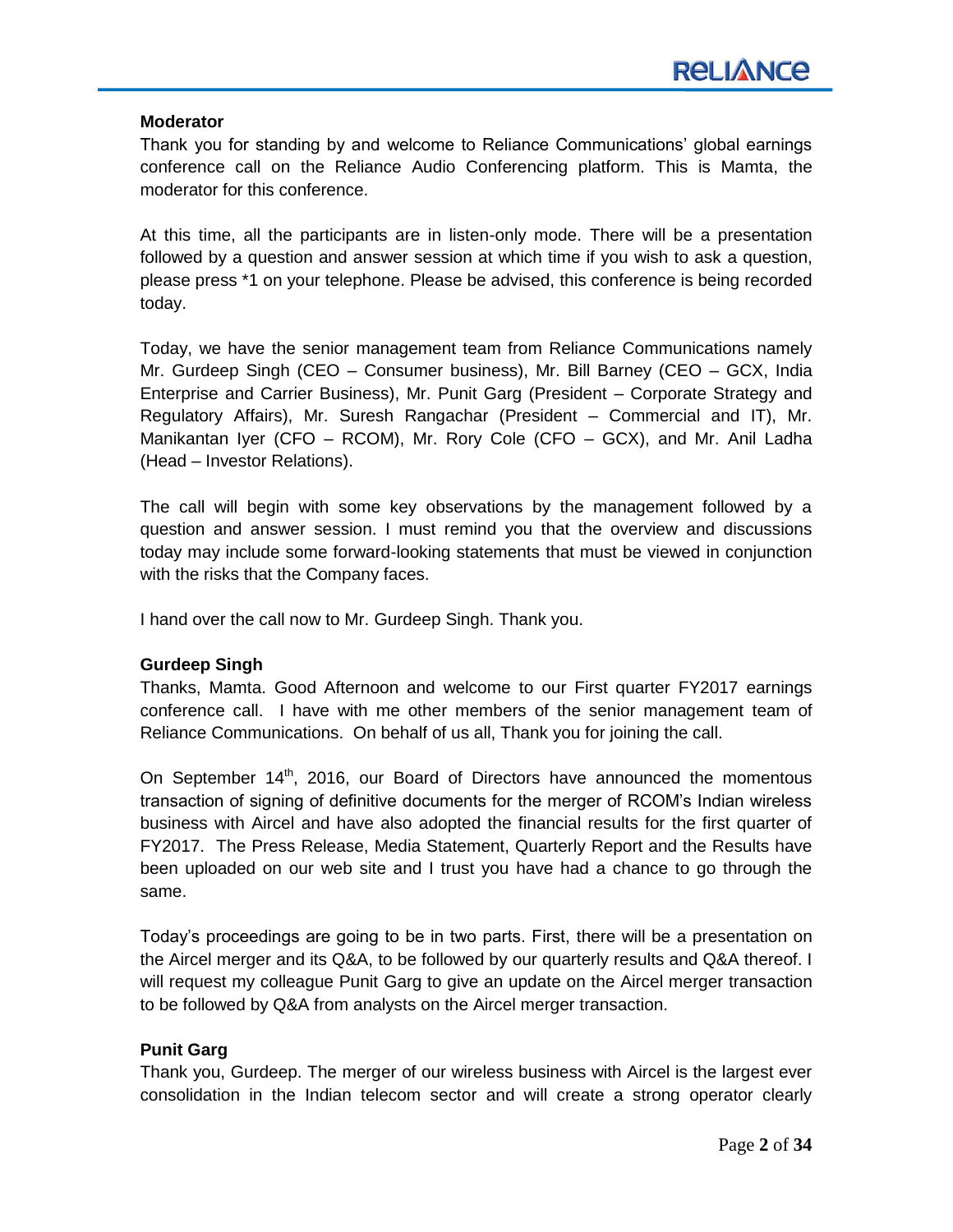ranked amongst India's top 4 telcos by customer base and revenues, also ranking amongst the top 3 operators by revenues in 12 important circles. As part of this transaction, RCOM will transfer its wireless business to Aircel through a court approved demerger process.

RCOM and Maxis group each will hold 50% equity in the new MergedCo with equal representation in the Board and committees. The MergedCo will have the second largest spectrum holding amongst all operators, aggregating 448 MHz across the 850, 900, 1800 and 2100 MHz bands, and will enjoy enhanced business continuity through extended validity of spectrum holdings till 2033-35.

MergedCo's subscribers will have access to nationwide 'Gold Standard' 4G LTE services on the sub-1 GHz band, under RCOM's existing nation-wide spectrum sharing / ICR arrangements with Reliance Jio Infocomm. The combined 2G, 3G and 4G networks position MergedCo for further strategic collaborations, and provide MergedCo the unique capability to offer a robust platform of services across all customer segments in all 22 telecom circles, including the mass market, leading to a superior customer experience at affordable price points, and bringing the Internet to All.

The combined entity will enjoy substantial benefits of scale driving significant revenue growth, capex and opex synergies with an estimated NPV of  $\sim$  Rs. 20,000 crore. As part of this transaction RCOM's overall debt will reduce by Rs 20,000 crore (nearly 40% of its total debt) and allow RCOM to continue to own and operate its high growth businesses in the domestic and global enterprise space, Data Centers, optic fibre and related telecom infrastructure. With this, let me stop here and take the questions.

### **Operator**

Sure sir. First in line we have question from Mr. Sachin Salgaonkar from Bank of America. You may go ahead please.

### **Sachin Salgaonkar**

Hi, thank you for the opportunity and congratulations for this big merger. I have three questions. First question is clearly in India when one company merges with the other, the spectrum needs to be liberalized. I presume out here that RCOM spectrum will be liberalized. Just wanted to check what is the cost for liberalization and how do you intend to fund it?

### **Punit Garg**

As you all are aware, we have already liberalised our spectrum fully in 850 MHz band. Our spectrum in 2100 MHz band which we acquired in spectrum auction of 2010 is also liberalised.

Also our spectrum in 1800MHz band bought in the auction of 2014 and 2015 is liberalized. Apart from that, we hold 4.4 MHz in 14 circles in 1800 MHz band that may be required to be liberalized based on the need of both the companies, because in those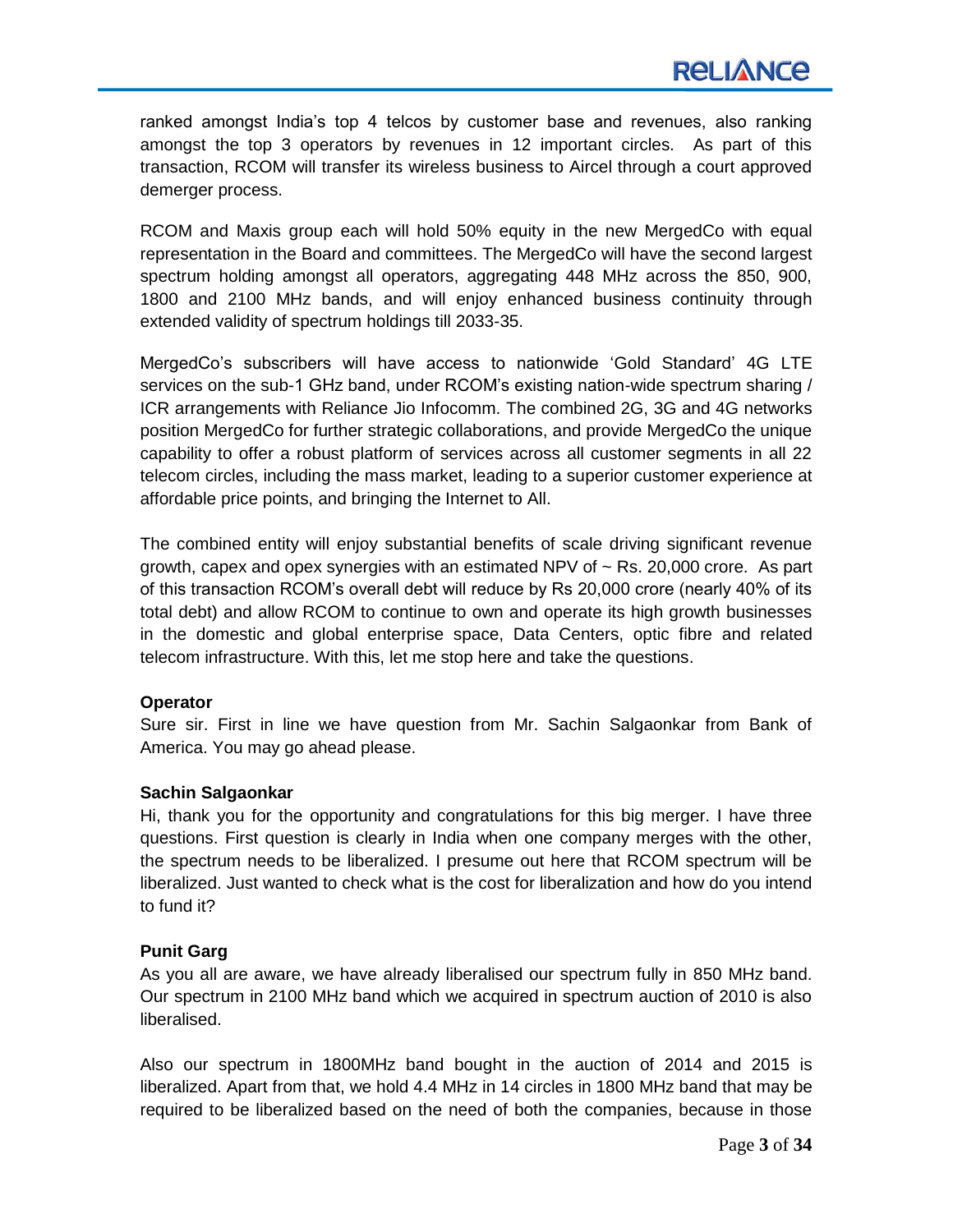circles Aircel also has a spectrum valid for much longer period than Reliance's spectrum and they have a spectrum anywhere between 4.4 MHz to 6.2 MHz in most of these circles.

Hence, based on the customer density, which is the number of customers and the overall business requirements, we would be liberalizing it but, to say what would be the amounts today would be premature because the assessment would be done between now and closing of the transaction. The price of 1800 MHz band may also be reset in the forthcoming auction, which starts in October 2016.

### **Sachin Salgaonkar**

How do you intend to fund it, will there be a possible equity infusion?

# **Punit Garg**

We are looking at almost \$1 billion of equity funding in the MergedCo.

# **Sachin Salgaonkar**

So possibility of \$1 billion equity injection; got it.

My second question, you mentioned Rs. 200 billion debt will go into new entity, which means around Rs. 230 billion is left in the core RCOM. Wanted to understand what is the threshold or the overall net debt to EBITDA, considering the bond covenants, because from my calculation it does imply that wireless entity will have 3 times net debt to EBITDA roughly, but what you are left in core RCOM, the EBITDA is too low, and so the ratio turns out to be a ten times net debt to EBITDA. So if the tower deal doesn't go through, then it looks pretty highly geared company. We just wanted to understand what are the debt covenants in both entities?

### **Anil Ladha**

Sachin, as far as the overall deleveraging program is concerned, the Company is, besides the Aircel transaction, well on its way for the tower deal. And after the tower deal, the remaining debt on the Company is going to be substantially lower and the net debt to EBITDA levels would be far lower than the current levels and it will be very much in-line with the industry levels. In the bond covenants specifically we don't have any covenant related to net debt to EBITDA.

### **Sachin Salgaonkar**

And what about the interest coverage or any other covenants?

# **Anil Ladha**

No. Those are general customary loan covenants; they are not applicable for the bonds.

### **Sachin Salgaonkar**

So Anil, what if tower deal gets delayed or for a certain reason is not happening for next one or two years, then the entity looks very high in terms of overall net debt to EBITDA.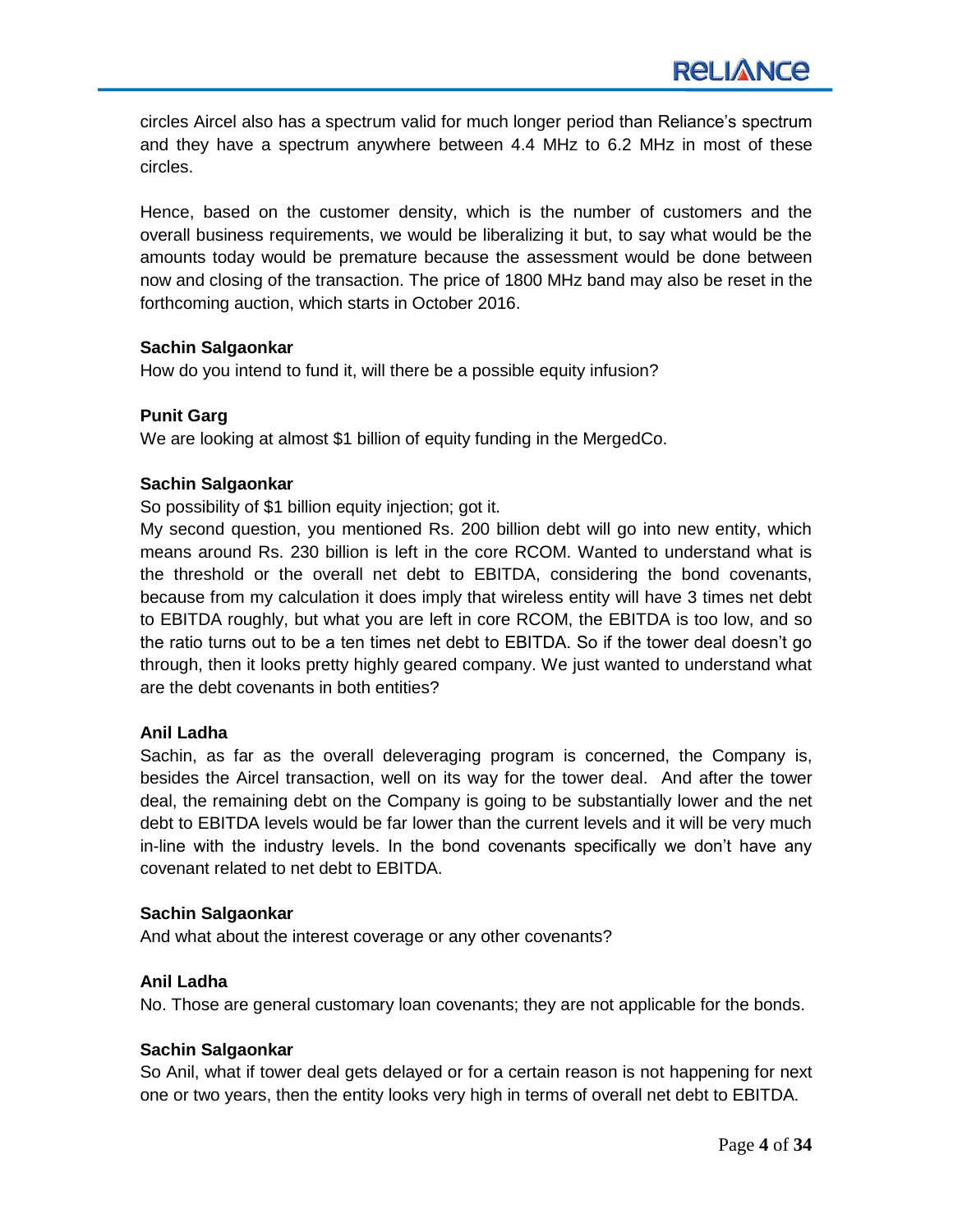### **Gurdeep Singh**

I think we had mentioned earlier and I will repeat again, we were waiting for the Aircel transaction to consummate and be announced. And we had stated that we have done all the necessary due diligence and we are in the advanced stages of closure of the tower transaction, which we hope to conclude in the month of October. So it was just a question of phasing and prioritization, in the first priority, the Aircel merger transaction is now done in the sense that we have a definitive agreement and now our focus shifts to consummate the tower transaction by October.

### **Sachin Salgaonkar**

Got it. Okay. My last question is, if we look at a merged entity, then can you actually give us a little bit more details; is there going to be a new brand, which brand will be out there, any guidance in terms of how should we look at CapEx, EBITDA margins, synergies. And more importantly, I think, because it's going to be an unlisted entity, will you be providing KPIs of this including a wireless entity P&L going forward?

### **Punit Garg**

Yes Sachin. As and when this transaction consummates sometime in early 2017 we will provide the usual KPIs for the wireless business as part of its results.

Second question of yours relating to branding and naming et cetera of the company, Yes, the merged Company will not have any of the legacy name per se, but would look for a fresh brand, which means, the services would be rebranded and would have a new name, which would be announced as we progress into the deal, and we're working on that.

### **Sachin Salgaonkar**

Okay. And anything on synergy benefits, CapEx? I understand you have given some broad NPV of synergy benefits, but if you look for next couple of years, can you quantify synergy benefits, what we could see?

### **Punit Garg**

The NPV of our capex and opex synergies is estimated around Rs. 20,000 crore, roughly around \$3 billion.

### **Suresh Rangachar**

Actually as part of the synergy over the last six months we had AT Kearney and Booz Allen work on what are the areas of synergy and how we can put it together both on CapEx as well as revenue and OpEx management. The broad areas, as in any such incountry consolidation, would be in the network harmonization, customer service, people, sales and distribution, as well as go-to-market and revenue synergies that exist, because we are also not competing with each other in like markets. The CapEx synergies would come in the areas of better utilization as well as expansion that we would manage better. On an annual basis, we're looking at synergies of up to Rs. 2,500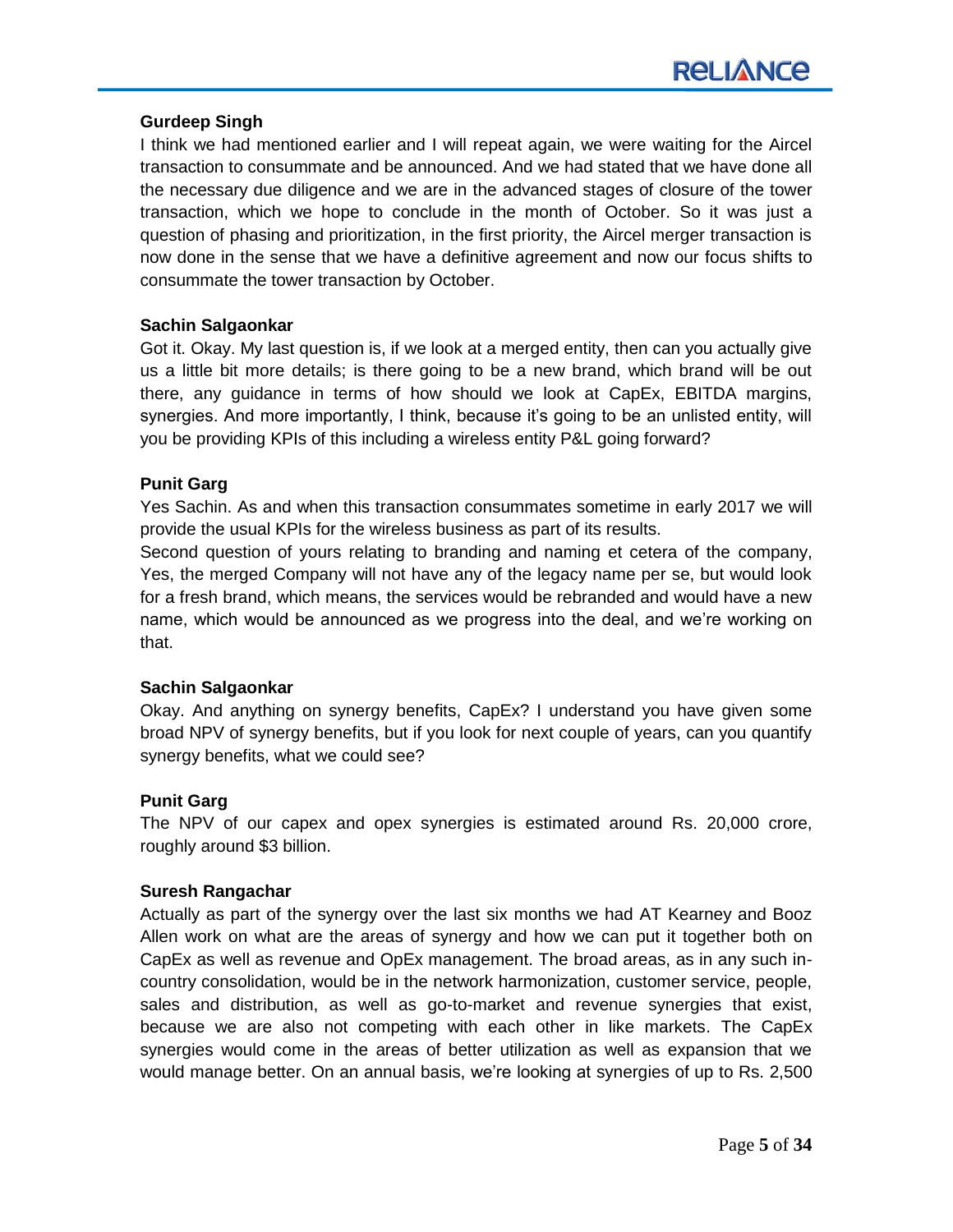crore, but as we work through now, through the next level of detailing, we would have more details which we will share at a later time.

### **Sachin Salgaonkar**

All right. Thanks Suresh, and all the best to you guys for the future.

### **Operator**

Thank you sir. Next in we have Mr. Srinivas Rao from Deutsche Bank. You may go ahead please.

### **Srinivas Rao**

I have two to three questions on the merger. First, the debt which Aircel is bringing is lot less, so is it fair to say that the total debt of the entity will be Rs. 24,000 crore? Is that a fair assumption? That's number one. Secondly, would you like to give what is the current equity position of the merged entity or what it would look like, so that we can get a sense of the debt equity for the merged entity?

Third, I have a question on the NPV which you have mentioned of CapEx and OpEx synergies which looks significantly high. The current annual operating cost base of Reliance is somewhere around Rs. 15,000 crore, and that includes access and license fee, which are essentially variable costs, and I'm assuming these would be similar for Aircel as well. So given these facts, isn't it a bit aggressive to assume a Rs. 20,000 crore NPV for CapEx and OpEx. If you can throw some light on that, that'll be helpful.

Finally, does Aircel own any towers as of now, and would they also get integrated into the merged entity. Thanks, I'll come back for more questions.

### **Punit Garg**

Let me start with your first question on the debt. The debt in the merged company that will start with on day one, which would be refinanced by the lenders, would be to the tune of Rs. 28,000 crore where both are equally contributing. However, in addition to that, there are deferred spectrum payments to be paid to DoT for the auction purchase of spectrum, which were done in the years 2013, 2014 and 2015.

RCOM would be transferring that part of DoT liability as well including what we would acquire from SSTL as part of that merger, all to the tune of roughly Rs. 6,000 crore, into the new entity. Hence the loan base would be Rs. 28,000 crore plus the additional deferred payment of Rs. 6,000 crore plus Aircel's deferred spectrum liability, it would total around Rs. 7,000 crore. The networth is expected to be around Rs. 35,000 crore. So if you really look at debt to equity ratio, it's going to be at a very healthy level of around 1:1.

When we're really looking at CapEx and OpEx synergy, given that this is an in-country consolidation between the two companies operating in the same geographies, having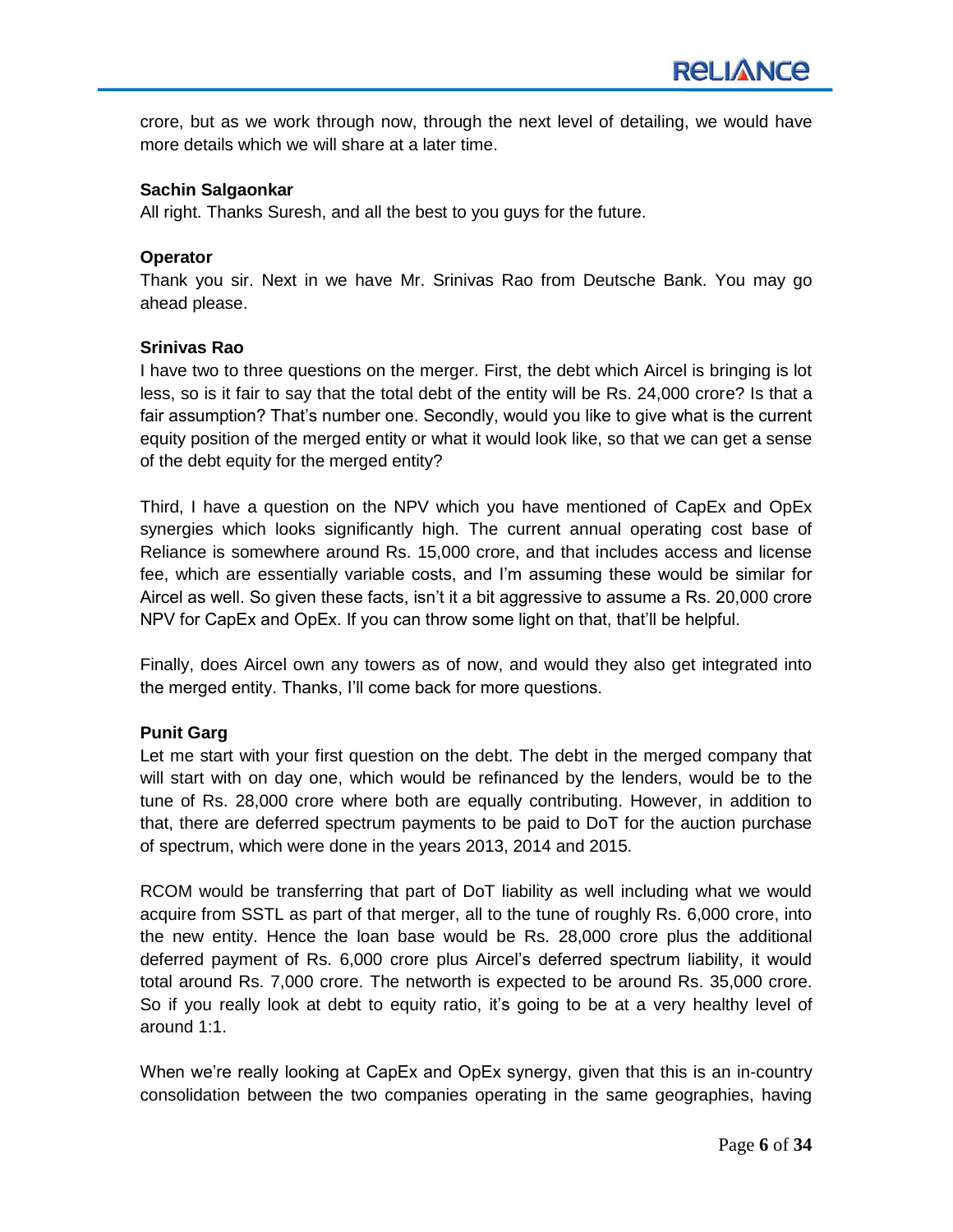similar coverage, hence there would be very high synergies. In Opex, the saving will come from the IP colo charges, fuel and electricity charges, the network equipment, and the AMC charges; and IT & billing systems, sales & distribution systems.

Looking at the CapEx, essentially both have very good voice networks, and it only gets redistributed in terms of the enhanced coverage. You do not have essentially the additional CapEx to be spent in a legacy voice network, but whatever CapEx investment would happen going forward, it would be largely in the area of data strategy, data focus, Digital India Program, and hence, when you're really looking at two companies spending standalone for CapEx for a similar coverage, and the data strategy in future, then huge capex synergy is possible. Infact, it would be much more than what we have indicated.

And your last question about towers, Aircel owns around 2,000 towers. Those 2000 towers will not be part of the merged company as they would be deleveraging their balance sheet by Rs. 4,000 crore through sale of their BWA spectrum and by sale of towers.

### **Srinivas Rao**

Okay. So the debt reduction of Rs. 4,000 crore which you mentioned in your media release is different, it's not on account of this transaction, right?

### **Punit Garg**

No. It is on account of this transaction as part of the conditions of the deal. So they would be doing that through some of the deleveraging initiatives i.e. by asset sale, which is spectrum and towers.

### **Srinivas Rao**

Okay. So this transaction is contingent upon them bringing down their debt by about Rs. 4,000 crore, by sale of spectrum which is already done, and then towers, is that correct?

### **Punit Garg**

The current shareholders of Aircel are committed to bring the debt to Rs. 14,000 crore irrespective of whether they are able to hive off their towers or not, or whether it is through the fresh equity infusion in the company.

### **Srinivas Rao**

Understood. This is really helpful. Thanks. I'll come back for more questions on the queue.

### **Operator**

Thank you sir. Next in line we have Mr. Gaurav Malhotra from Citigroup. You may go ahead please.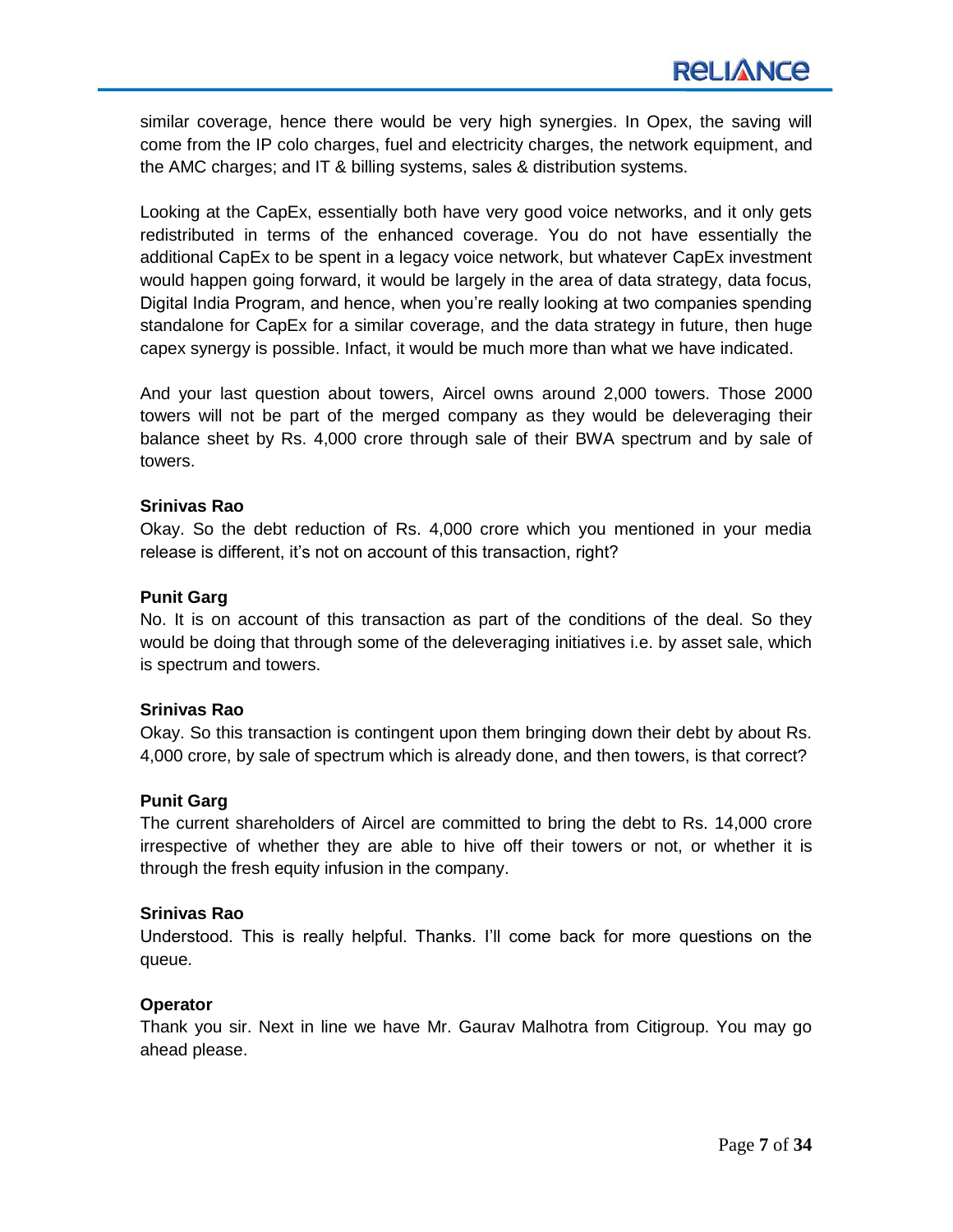### **Gaurav Malhotra**

Yes. Hi, thanks for the opportunity and congratulations on this merger. Just few points, firstly in terms of revenue and EBITDA for Aircel, can you give us some numbers?

### **Punit Garg**

The revenue and EBITDA numbers of RCOM in the current fiscal are not changing. This transaction is more for the fiscal year of 2017-18 so at an appropriate time then, close to the consummation, we would be working out on the financial numbers including revenue and EBITDA and all other KPIs of MergedCo, and would duly inform all of you.

### **Gaurav Malhotra**

Just qualitatively, the India business for RCOM which has your mobile business has around 30% margins. Is it the ballpark for the MergedCo, is it significantly lower and any qualitative numbers?

### **Punit Garg**

Well, I think if we are looking at both the companies combined, it would be a very strong Company. We would be at the industry benchmark as far as those numbers are concerned.

### **Gaurav Malhotra**

The next question on debt, so Rs. 20,000 crore is what RCOM is bringing in, Rs. 4,000 crore is what Aircel is bringing in, Rs. 6,000 crore is your deferred spectrum liability, which is over and above, so it's Rs. 20,000 crore plus Rs. 4,000 crore plus Rs. 6,000 crore plus you said there is another Rs. 4,000 crore of debt which the entity itself will take in, am I correct?

### **Anil Ladha**

No, Gaurav, RCOM is bringing into the MergedCo Rs. 14,000 crore of its bank debt, plus around Rs. 6,000 crore of its deferred spectrum liabilities. Aircel is bringing in its Rs. 14,000 crore of bank debt and its deferred spectrum liabilities, which could be around Rs. 1000 crore to Rs. 1,500 crore range.

So the MergedCo is going to have total Rs. 28,000 crore of bank debt plus spectrum liabilities of around Rs. 7,000 odd crore, which will make the total debt of MergedCo at around Rs. 35,000 crore. The Rs. 4,000 crore figure which you're mentioning from Aircel side, is only the amount of debt reduction, which they are going to achieve through deleveraging.

### **Operator**

Thank you sir. Next in line we have Mr. Pranav Kshatriya from Edelweiss. You may go ahead please.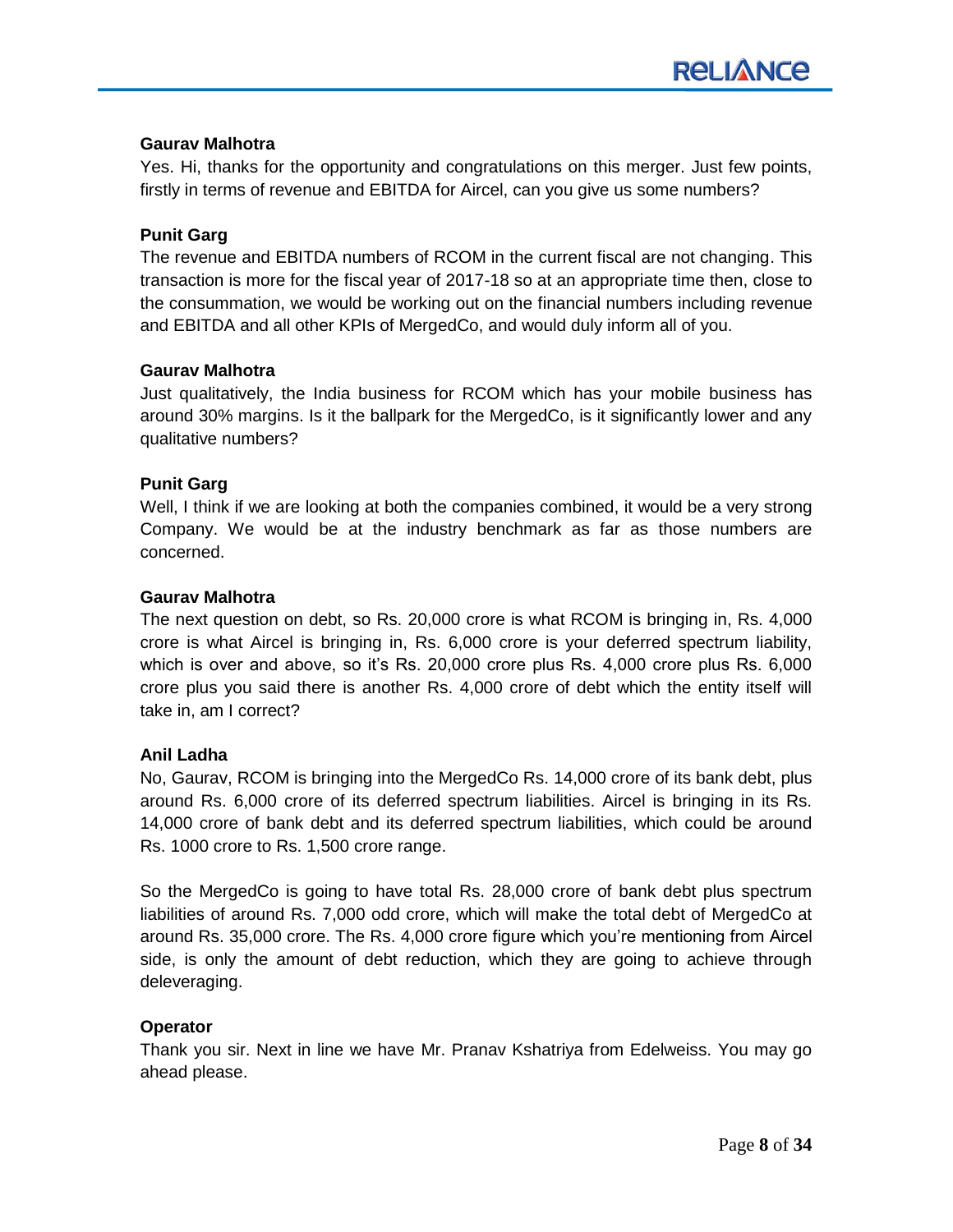# **Pranav Kshatriya**

Hi, thanks for the opportunity. If you look at spectrum holding of Aircel and Reliance Communication especially on 2100, there is lot of overlap and you have around six to seven circles where there is 10 megahertz spectrum you have. So will you be looking to monetize in any which ways?

# **Punit Garg**

Yes, we have an overlap in eight circles, which makes 10 MHz for both. We would be able to provide the 10 megahertz 3G service in eight circles.

Globally, in the 4G market, 2100MHz is the second most used spectrum band for 4G, as the ecosystem is already in place. Going forward this spectrum could be used for 4G at minimal or zero incremental investments.

### **Pranav Kshatriya**

And second question is, will the MergedCo debt have recourse to Reliance Communication?

### **Punit Garg**

No, the MergedCo will debt will be supported by its own balance sheet and security will be on its own assets and there would be no recourse to either of the shareholders.

### **Operator**

Thank you sir. Next in line we have Mr. Vinay Jaising from Morgan Stanley. You may go ahead please.

### **Vinay Jaising**

Thank you for the opportunity. I have two questions, both of them we've already deliberated earlier, but just needed a little bit more light out here. Firstly on the debt front again, we did mention what each of the entities get, but on the first question asked in the call today. When we are looking at liberalizing the spectrum for RCOM and more importantly Aircel, which has a lot more to be liberalized in terms of pricing, who bears that cost, is that not going to be included in the debt of the overall company, that's my first question.

My second question, we spoke about the tower deal being the next priority, but what is going to happen now in the 30% EBITDA margin as you will have to give a lot of EBITDA to the TowerCo. And how do we get a 50-50 ratio between Reliance Communication and Aircel in the new entity, how does one look at the merged EBITDAs or individual EBITDAs, what is going to go to that company, how do we look at that? Let me stop here.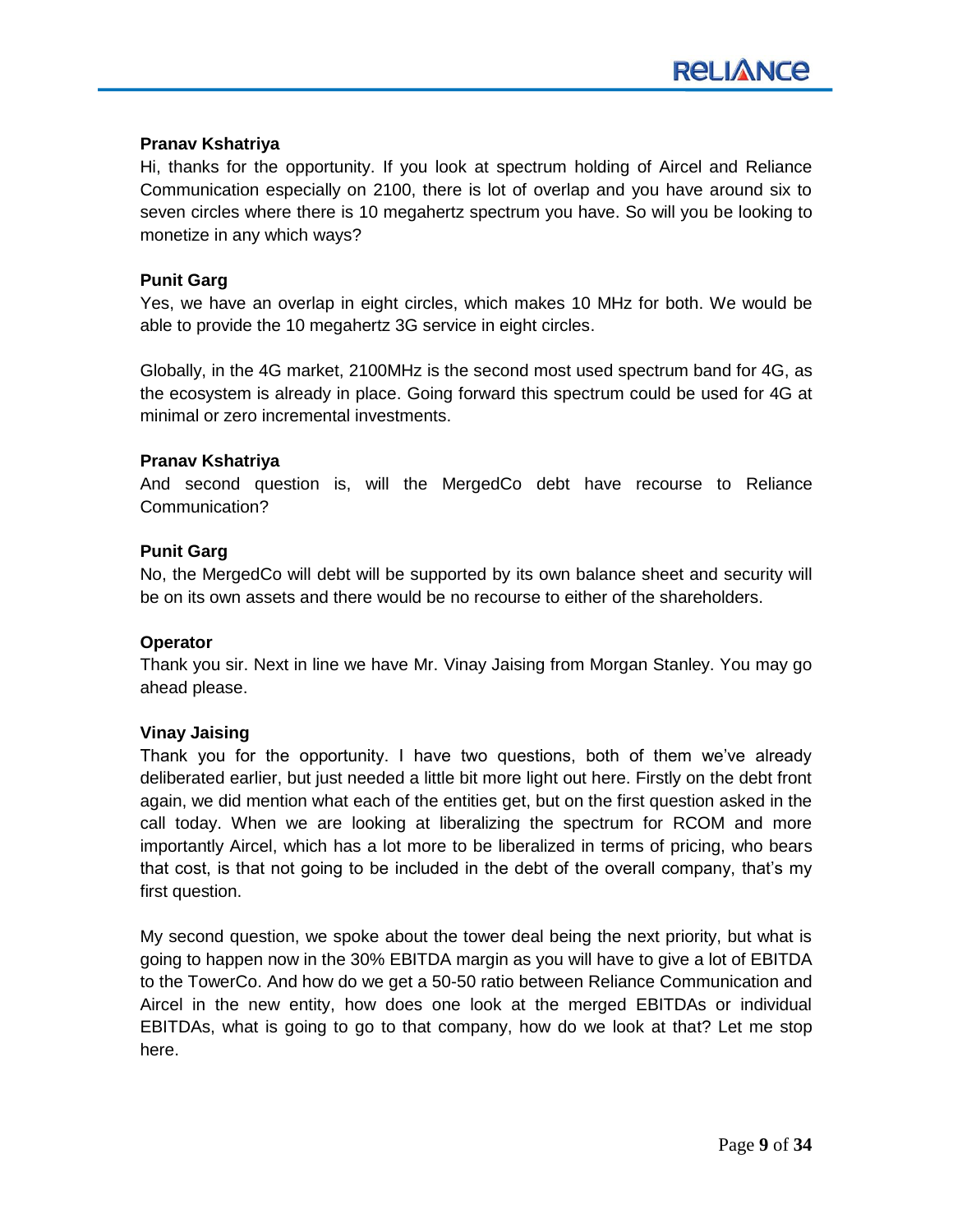# **Punit Garg**

Your first question on the spectrum liberalization, as per the M&A policy, the spectrum liberalization will take place for RCOM when it is merged with Aircel, and none of the spectrum of Aircel has to go through the liberalization.

All of 800 MHz spectrum holding of RCOM is fully liberalized, and 2100 MHz spectrum of RCOM which was acquired in auction held in 2010 is fully liberalized. In the 1800 MHz band, we have spectrum holding of 4.4 MHz in 14 circles, which is non-liberalized, rest of it, above 4.4 MHz in these 14 circles as well as in other circles, is auction purchased, hence that is fully liberalized.

As far as these 14 circles are concerned, in these same circles, Aircel roughly owns spectrum between 4.4MHz to 6.2MHz. Based on our requirement of spectrum, we would take a call that how much spectrum quantity would be required to be liberalized, and determine at the time of combination what has to paid as liberalization fee. So it would be paid by the merged company, not by any of the shareholders.

### **Vinay Jaising**

So basically that fee will come in or that debt will come in, if and whenever you decide with the merged entity. So that's clear, what about that second question?

# **Anil Ladha**

The MergedCo would meet the liberalization payments through the equity funding plan.

### **Vinay Jaising**

Sure, whatever means of finance, I didn't mean debt or equity but that'll be the MergedCo's issue to check the means of finance, so that's reasonably clear.

So now moving to the other part of it, on the EBITDA front, obviously, you're going to transfer some EBITDA from RCOM and you're expecting some from Aircel as well. And there is also the tower deal you need to be doing sooner than later. So how do we look at these three issues?

# **Anil Ladha**

As far as the 50-50 ratio is concerned, it is based on the fact that both the companies are bringing, almost equal share of RMS, CMS and spectrum capabilities, while we have valuable 850 spectrum, Aircel has much longer valid 1800MHz spectrum. So effectively, on all these accounts and network, which is also in a similar range, so on all these four accounts, both the companies and shareholders are bringing in equal aspects to the deal.

Now over and above, please appreciate that RCOM is able to transfer debt in excess of Aircel by an amount of about Rs. 5,000 crore. And that is an additional benefit to RCOM. So that takes care of the aspect that if 850 MHz is considered more valuable than longer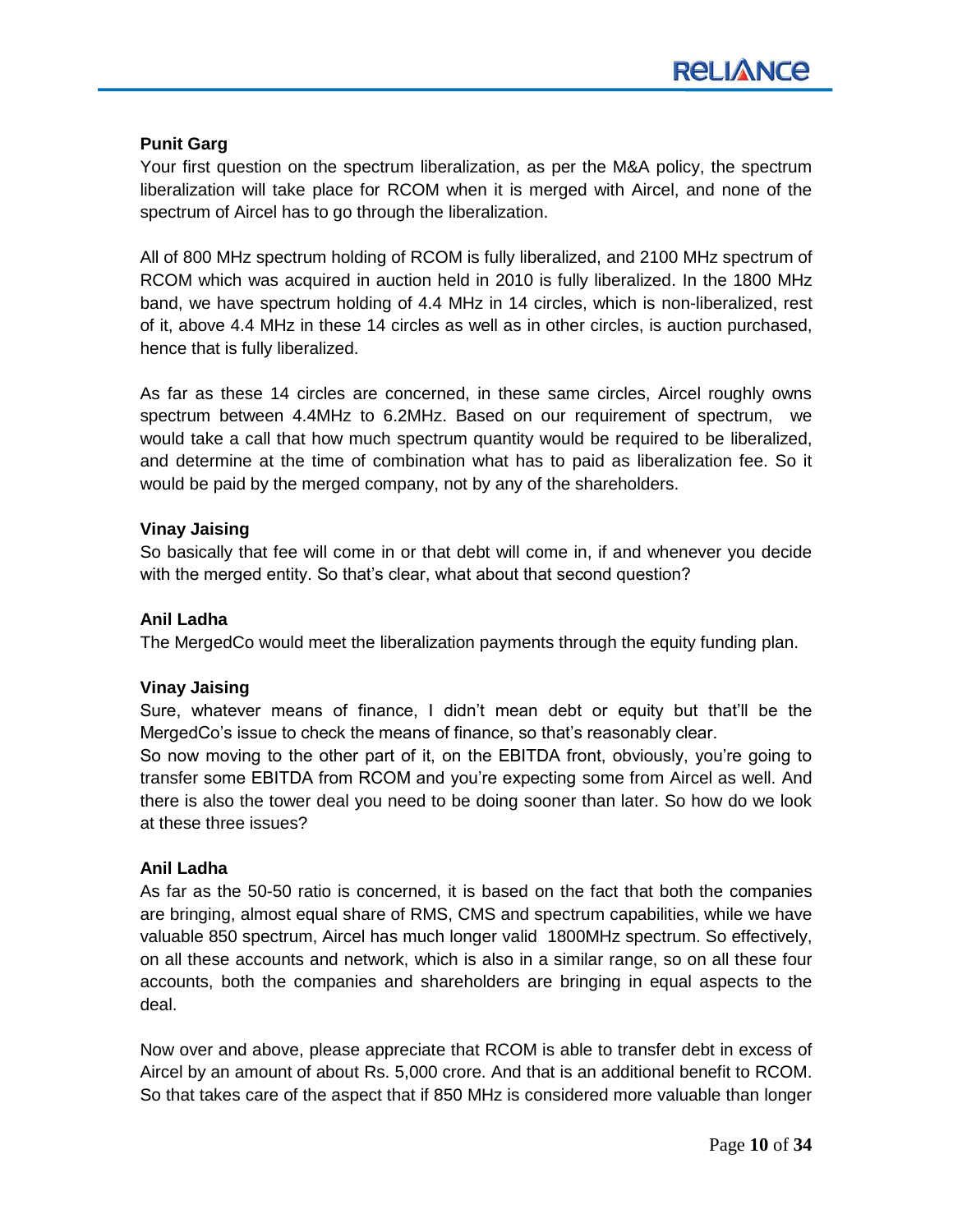validity 1800 MHz, then that effectively balances the whole equation. Coming to tower EBITDA, once the tower deal is done, yes, Tower's EBITDA will go out. But please appreciate that the residual RCOM entity excluding wireless and excluding towers has significant EBITDA levels, from India Enterprise, IDC and OFC businesses. And there, the EBITDA margins are higher than the towers or wireless businesses, and those EBITDA levels will effectively support the Company and its credit profile.

# **Punit Garg**

Just to add, specifically on 50-50 ratio, that SR Batliboi & Company was appointed as the independent valuer and based on their recommendations, the Boards of the respective companies decided on the 50-50 ratio.

# **Vinay Jaising**

So we are talking about not 30% margins because as we said tower EBITDAs would be kept in the TowerCo, and will not go into the wireless entity. So that margin will not be 30% or higher but, probably lower when it goes on day one. Also the revenues, which we're talking about which are going, they do not include any revenues of NLD, it's just pure wireless revenues as would be reported by TRAI with some changes. Is that a fair comment to make for RCOM?

# **Punit Garg**

Our EBITDA can be benchmarked to the industry EBITDA at that time. The simple math of subtracting the tower EBITDA, et cetera would not work here but that's obvious that Tower Company will keep its tower EBITDA, whatever it is.

### **Vinay Jaising**

Sure. And on that small point of long distance, I'm assuming only the wireless revenues are going there.

### **Punit Garg**

It is the wireless revenues, NLD & ILD voice revenues which are moving to Merged Company.

# **Operator**

Thank you sir. Next in line we have Mr. Sanjay Chawla from JM Finance. You may go ahead please.

### **Sanjay Chawla**

Hi, good afternoon. Thank you for the call. Just a couple of questions, first is a very fundamental question, we are talking about the merged entity having Rs. 35,000 crore of net debt at the start and you are still looking at a net debt to EBITDA ratio of around 6 times, if we account for the tower rentals that may have to be paid to the tower company. So how does it solve the debt problem, especially given the fact that there is lot of investment which may be required in terms of 3G expansion and possibly 2G expansion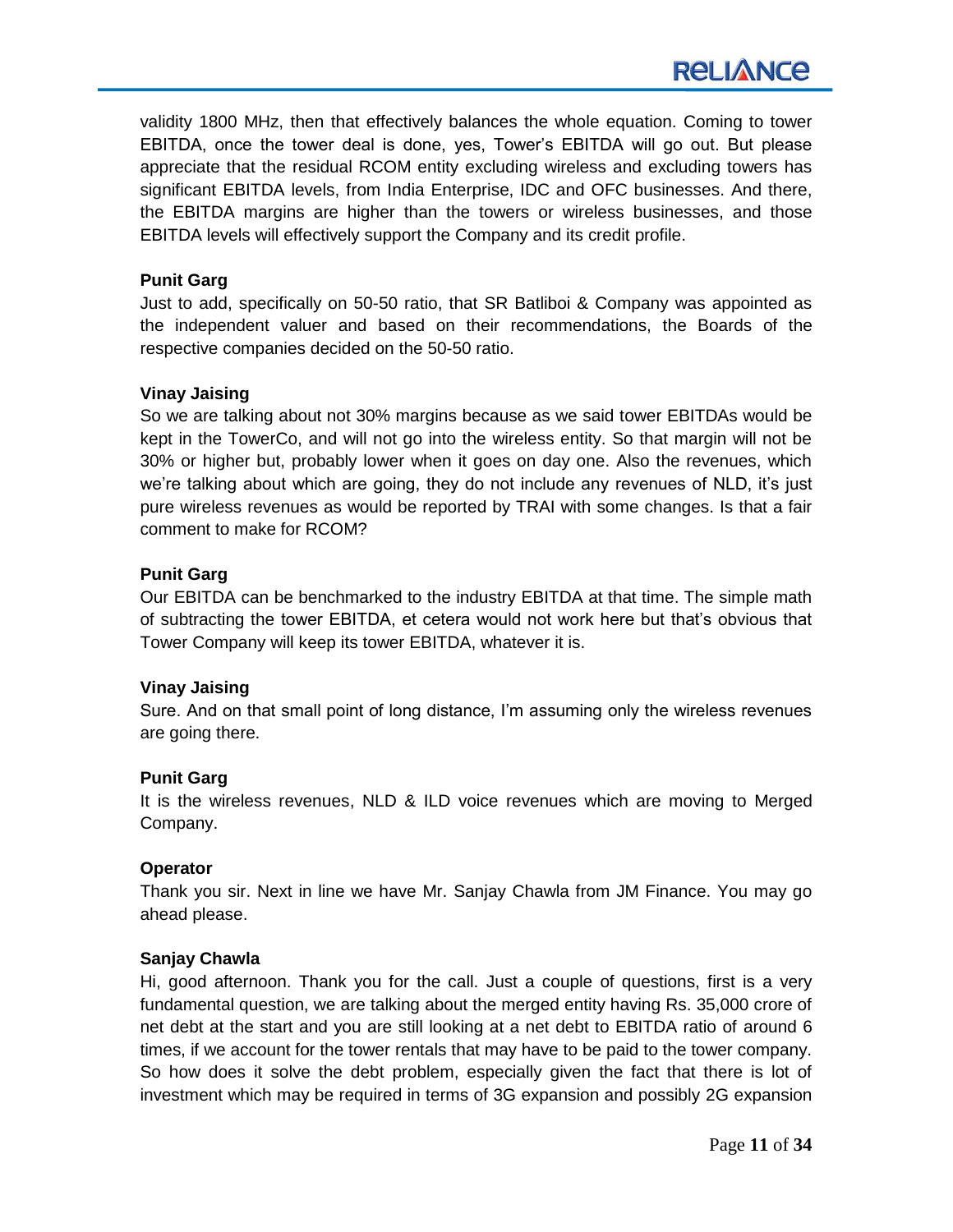as well if we are entering the situation of price war on the voice side. How do you propose to address these issues?

And second question is, can you comment on this CapEx surge which has happened in the first quarter of nearly Rs. 21 billion spending compared to what we have seen in the previous quarters?

# **Punit Garg**

Let me just answer your first question while your second question will be taken up later after the earnings speech. On the first part, the merged entity will receive fund based refinancing from the banks of Rs. 28,000 crore. On day one, the balance sheet would have a total debt of Rs. 28,000 crore. The Rs. 7,000 crore of spectrum liability appears in company's balance sheet in sundry creditors where it is shown as a payment to DoT, because that's due to DoT. So, that's not a funded debt and we are not raising any debt for that. So, on day one, debt in books of MergedCo would be only Rs. 28,000 crore.

Your second point which is a very pertinent question, about how the funding will happen for expansion of 2G, 3G, 4G with the hyper competitive scenario in the voice market, et cetera. As far as the expansion is concerned it is a challenge and opportunity for the business. We talked earlier that there is enough interest we have received from international investors in the merged company. As the deal has been announced, between now and closing, we would be working with them and we are looking at around \$1 billion of investment into the company. So the MergedCo will have a reasonable warchest for the future CapEx expansion. And when you talk about the voice expansion, number one, as I said, both assets would be put together, which would help us in determining where more coverage is required or where we need to decongest the network.

### **Anil Ladha**

Sanjay, once you take the synergy benefits into account, the EBITDA margins of the MergedCo will be in-line with the industry standards and the net-debt-to-EBITDA levels will be much lower than the ones you have mentioned.

### **Sanjay Chawla**

Okay Anil, understood. Since you'll be taking my second question later, can I just squeeze in one more question on this? Can you just share the number of 2G and 3G sites for the combined entity? And also how many subscribers you have in your customer base who own smartphones?

### **Punit Garg**

As a MergedCo, the total number of sites, for 2G and 3G put together would be in excess of 90,000 sites. And you would know that our 4G is in cooperation with Reliance Jio as part of the spectrum sharing arrangements. So MergedCo would be in a very strong position as far as the number of sites are concerned.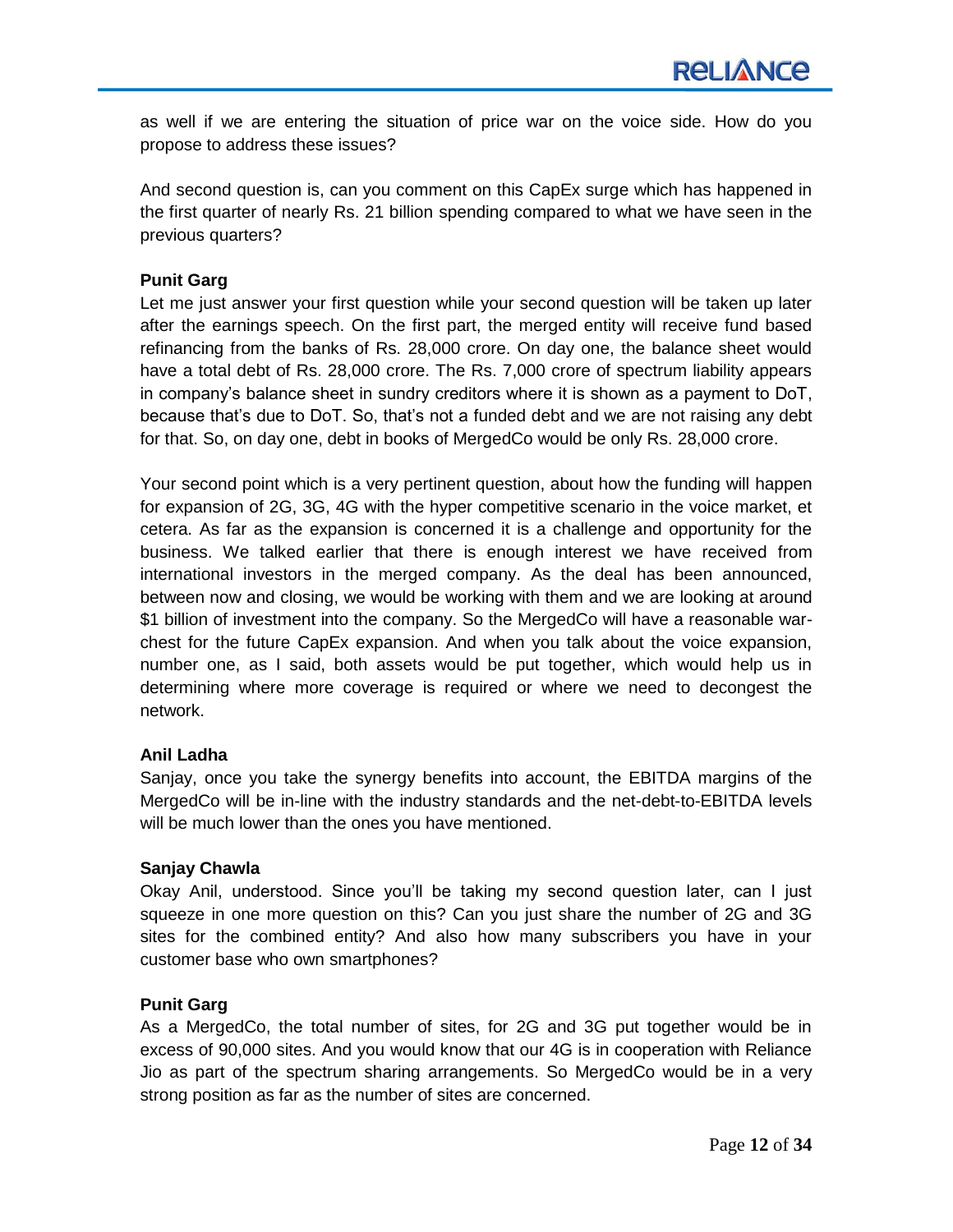# **Sanjay Chawla**

Okay, great. What would be the smartphone penetration in your customer base and their customer base?

# **Punit Garg**

I think that would come as part of our earning call later.

# **Operator**

Thank you sir. Next in line we have Mr. Kunal Vora from BNP Paribas. You may go ahead.

### **Kunal Vora**

Thanks for the opportunity Sir. First on the breakup of EBITDA, you had EBITDA of around Rs. 7,400 crore in fiscal 2016. Can you help us break that up into, what will be the wireless EBITDA, what will be the tower EBITDA and what will be the residual EBITDA? Some insight there will be helpful because only then we can get some idea about what kind of debt to EBITDA we should be expecting in the new entity.

### **Punit Garg**

Kunal, as you know that RCOM's India operation is one segment and hence we have not been providing the split. And, I do not have those splits to provide today, but as we consummate this transaction that would be available to you at that time.

### **Kunal Vora**

Okay. And you also mentioned that the Rs. 28,000 crore debt that will remain in RCOM core will go down post the tower deal. So against that, what kind of EBITDA would go out? So is that a fair way of looking at it, any insights you can provide there?

### **Anil Ladha**

Kunal, at this stage, given that there are tower deal is in progress we would not really like to comment on the EBITDA levels. And as Punit mentioned, as far as the breakup of Rs. 7,400 crore EBITDA is concerned you can't really apply simple arithmetic because there are various overlapping aspects in these businesses. So we will come back as we go along on this transaction.

### **Kunal Vora**

One last question, RCOM and Jio are sharing 850MHz spectrum, of the total capacity generated on this network, how much belongs to RCOM and how much freedom do you have in terms of 4G pricing. And do you have to pay Jio anything for the use of 4G network?

# **Punit Garg**

Kunal, we will take up your question during the Q&A process after the Earnings speech. RCOM's current capabilities would be transferred to MergedCo as well and MergedCo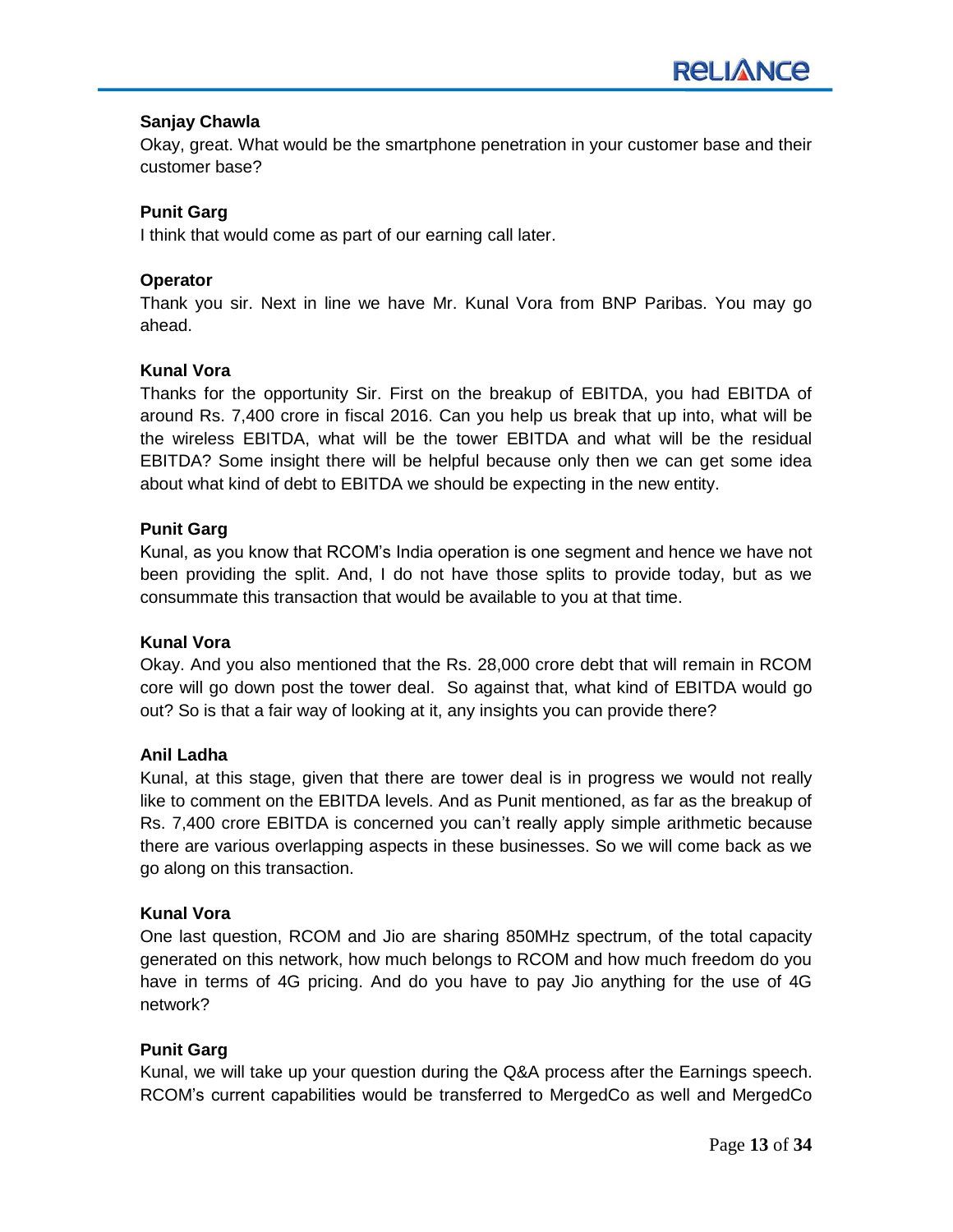# **Operator**

Thank you Sir. Next in line we have Mr. Bharat Shettigar from Standard Chartered. You may go ahead.

# **Bharat Shettigar**

Thanks for the call. Couple of questions, firstly, you mentioned that Rs. 14,000 crore of debt will move into the new entity, just trying to understand which exact debt will it be, will it be the bank loans or will the bonds, the U.S. dollar and the INR bonds, move to the new entity?

# **Anil Ladha**

Bharat, as far as the USD bonds are concerned, they will continue to be there in RCOM, i.e. they are not moving to the MergedCo. It's mainly the bank debt and part of some rupee debentures that may move to MergedCo.

### **Bharat Shettigar**

But wouldn't you need some kind of consent from the bond holders to move the rest of the debt there, what is your thought process there?

### **Anil Ladha**

As part of the overall transaction process, lenders and bondholders' consent would be completed and we will appropriately be reaching out to lenders and bondholders for their consents.

### **Bharat Shettigar**

The other question is, if I look at your end FY16 debt number, that is about Rs. 47,000 crore including the spectrum payables, now Rs. 20,000 crore will go out with this deal, then there is, of course, the potential tower deal, just trying to understand how much debt reduction would happen?

### **Anil Ladha**

Out of Rs. 47,000 crore, transfer of Rs. 20,000 crore would result in residual debt of Rs. 27,000 crore. And out of that, the tower proceeds will reduce debt further. At this point in time, it's not possible for us to give you an exact valuation parameter on the tower deal.

### **Bharat Shettigar**

Okay. Final point and this is something which a lot of people have tried to ask in different ways. Some sense of EBITDA for the different businesses will be helpful. I understand

**RELIANCE**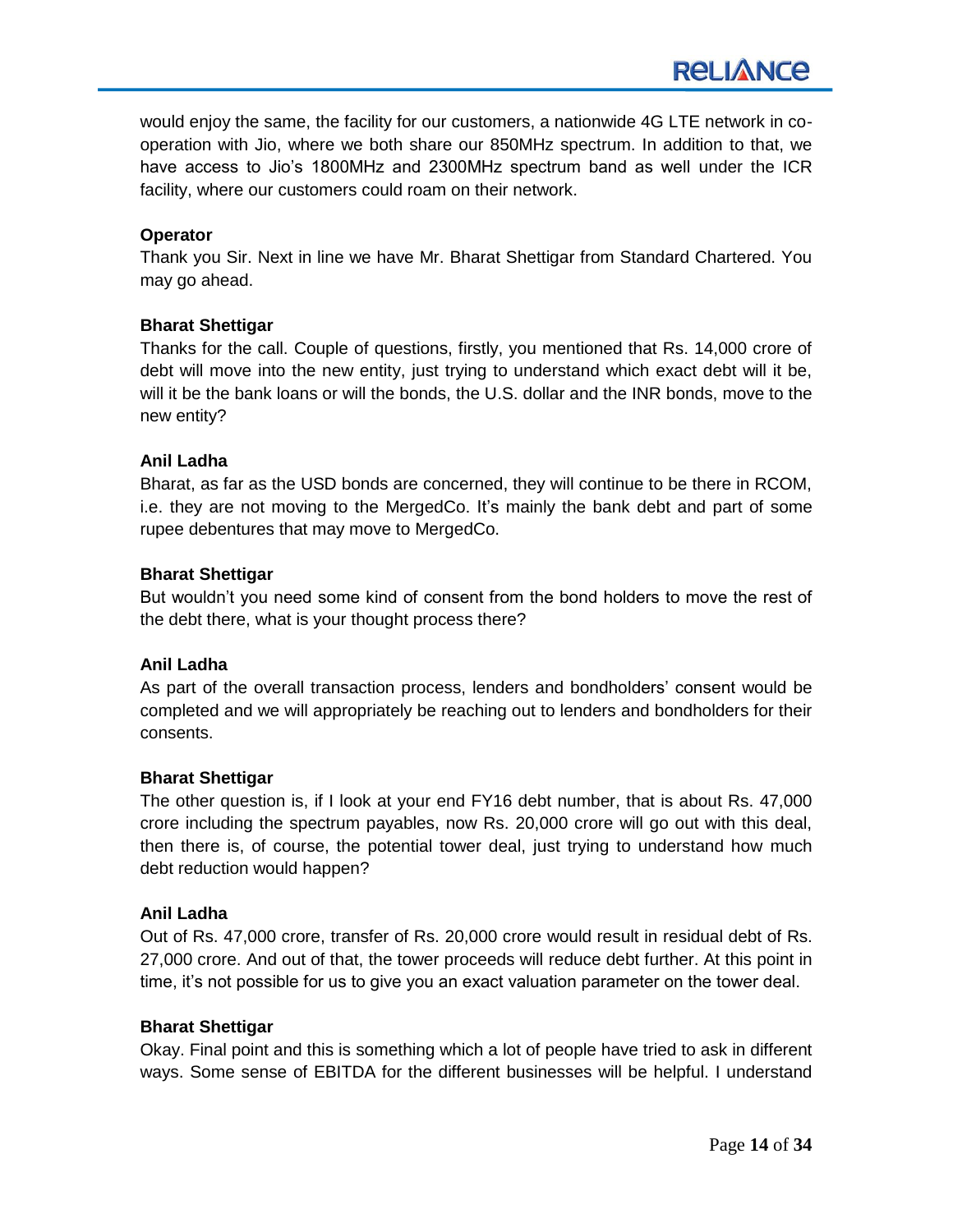there are a lot of moving parts, but can you give us some sense of last 12-month EBITDA?

### **Anil Ladha**

FY18 is the first full year where the impact of this transaction will come into play as far as the financials are concerned. In FY17, the numbers stay as they are because both the businesses will continue to operate as they are, and at this stage it will not be possible for us to give you a complete break-up of EBITDA. We will come back to you during next six months on another earnings call or at another interaction point. And at that point in time, we will give all these details.

### **Operator**

Thank you sir. Next in line we have Mr. Vivek Anand from Ambit Capital. You may go ahead please.

### **Vivek Anand**

Yes. Hi, thanks for taking my question. Some of them have already been answered. So just wanted to understand that you mentioned Sistema's assets will also be pooled with this entity, so do you mean to say that the 800MHz footprint that Sistema has in seven, eight odd circles that will also be part of this deal, the merged entity?

### **Punit Garg**

Yes, our RCOM wireless business with its assets is moving to Aircel. Obviously, on consummation of RCOM SSTL deal, all the wireless assets as part of the SSTL demerger moving to RCOM will become part of RCOM wireless business. This deal would be completed after the SSTL and RCOM merger. So at that time, all of RCOM wireless asset would move, which would include all the wireless assets acquired from SSTL.

### **Vivek Anand**

Right Sir. On a related note, will any debt from SSTL also get included in this MergedCo?

### **Punit Garg**

We had mentioned this earlier during the SSTL merger announcement that, SSTL demerger is happening without any debt liability from SSTL to RCOM. So we are not moving any debt from SSTL to RCOM.

### **Vivek Anand**

So only the spectrum obligations will be there, there'll be no separate debt, which will get included in the MergedCo, right?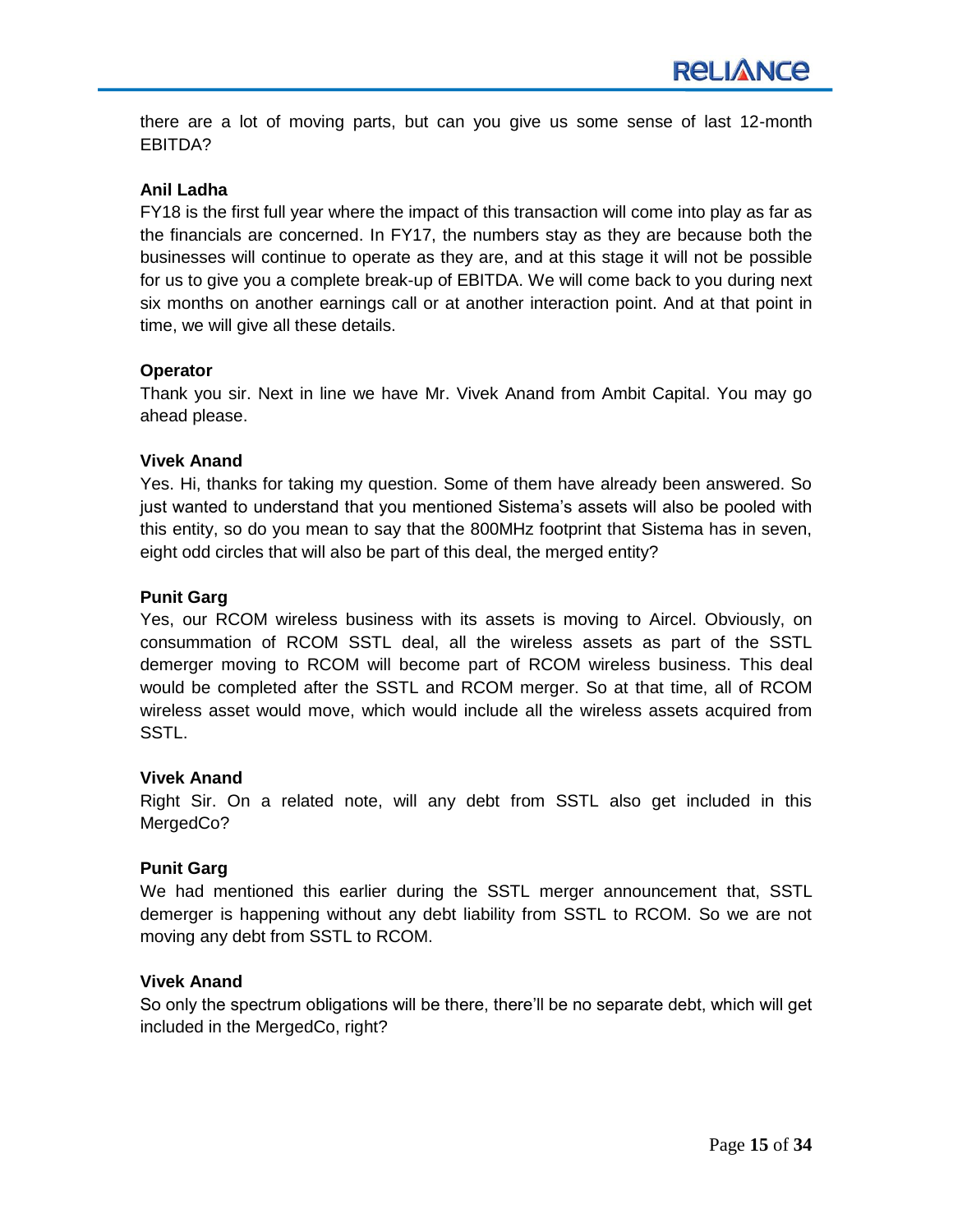# **Punit Garg**

You're right, and the spectrum liability, which is basically the deferred payment, will move along with the spectrum to us, both cannot be separated as per the DoT M&A policy.

# **Vivek Anand**

And sir, the last question is with respect to 1800MHz spectrum. As you pointed out earlier that you will look at it on a case-by-case basis and decide to liberalize the same but, there are circles, where we have administered spectrum while Aircel has bought spectrum in the auctions, which is liberalized, as circles like Tamil Nadu, so in such cases, would it mean that we'll have to liberalize the spectrum in 1800MHz band to use LTE or we will need to use GSM if the two entities combine?

# **Punit Garg**

If at all any spectrum liberalization is required or part of it is required we will take the appropriative steps and it will be used for GSM. I think in the due course towards the next earnings call, we would update you further as we progress towards the consummation of this deal.

# **Operator**

Next in line we have Mr. G.V. Giri from IIFL Capital. You may go ahead.

# **G.V. Giri**

I have only one question, what will be the revenue of the combined company because Aircel revenue are visible in the TRAI numbers and as far as RCOM is concerned, for your India business, you are reporting Rs. 53 billion per quarter approximately. And in the TRAI number, it's a much lower number, so what will be the merged company's approximate revenue. Can you just add up today's revenues of the two companies?

### **Punit Garg**

Well, TRAI numbers for both do not give you the full picture because, for RCOM as part of the wireless business its NLD voice business and ILD voice business will also be transferred over there. We would share the combined revenue in future as we progress on this transaction, but I think for now a summation of the two revenues would be a good starting point.

# **G.V. Giri**

Sure, let me just ask in a slightly different way, which might be easier for you, you would be confident that the merged company would have a double-digit revenue market share upon being added up?

### **Punit Garg**

Yes, it is coming to around 12% RMS for the MergedCo.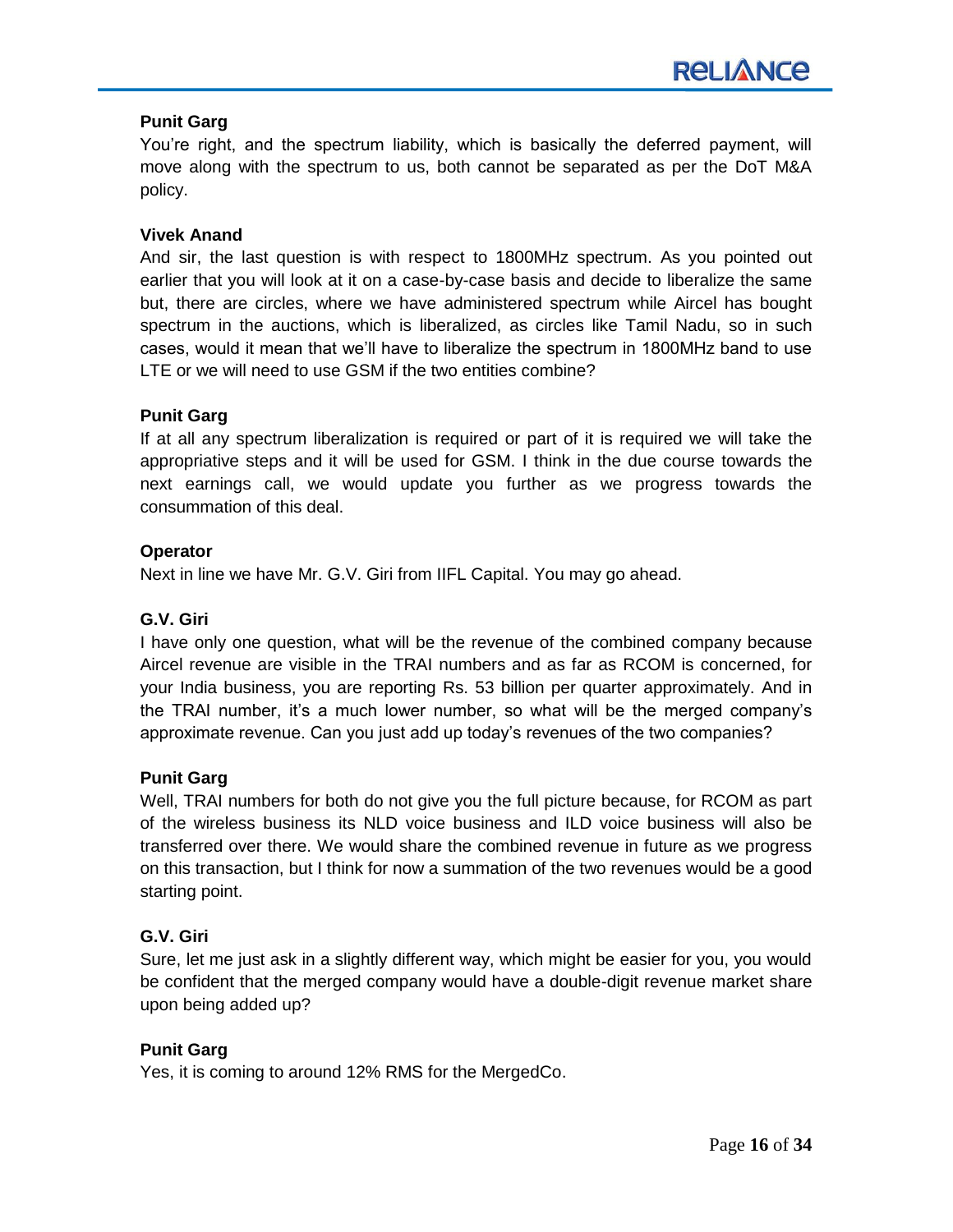# **Operator**

Now I'll hand over to Mr. Gurdeep Singh for Q1 performance.

# **Gurdeep Singh**

Yes. Thank you, Punit. Moving on to the key financial highlights for the quarter. The Company has adopted Indian accounting Standards (IND-AS) from 1<sup>st</sup> April 2016 with a transition date of 1<sup>st</sup> April 2015. The figures for the quarter ended June 30<sup>th</sup> 2015 has also been converted as per IND-AS for a like for like comparison.

Let me now summaries our key financial & operational highlights for the quarter:

- **Consolidated revenue** was at Rs. 5,361 Cr and **EBITDA** at Rs 1,560 Cr and this reflected a decline of 3.8% and 17.7% on a Y-o-Y basis. Overall EBITDA margins were at 29.1%
- **Net Profit after Tax** was up 6.3% on a Y-o-Y basis at Rs. 54 Cr.
- **India operation** revenue was down 2.5% at Rs 4,693 Cr, and generated Rs 1,353 Cr. of EBITDA, also down 20.8% Y-o-Y.
- **Global operation** revenue was up at Rs 1,185 Cr. up 5.3% Y-o-Y and generated Rs 207 Cr. of EBITDA, up 10% Y-o-Y.
- RCOM's **net finance charges for the quarter** was at Rs. 796 Cr. (up 11% Y-o-Y) and **capex for the quarter** was at Rs. 2,086 Cr driven by our investments in liberalizing our spectrum and certain 4G LTE investments.
- **Operational highlights**
	- $\circ$  RPM was at 45.2p, up 1.6% Y-O-Y and ARPU was at Rs. 148, up 5.7% Y-O-Y.
	- o Total MOU at 100 billion, down 4.8% Y-O-Y.
	- $\circ$  The total data customer base has grown 9.9% Y-o-Y to 38.9 million including 25.4 million 3G/4G customers.
	- $\circ$  The total data traffic on the network during the quarter was at 102 billion MB, up 10.4% Y-o-Y.

While our financial performance this quarter was impacted by the ongoing migration of CDMA customers, we remain confident of being one of the stronger positioned incumbents in the sector. We have successfully liberalized our valuable 850Mhz spectrum, completed the sharing and trading agreements with Reliance Jio and now offer truly revolutionary high speed 4G internet services on a pan-India basis. Having launched our pan India 4G services, **RCOM has leapfrogged from being a challenger operator to becoming the incumbent data operator**. We have successfully completed the process of upgrading our valuable erstwhile CDMA and data card customers to 4G LTE, retaining profitable and valuable customers. We are very pleased with the response we are seeing for our 4G products across various customer segments, including the large and SME corporate sector.

We have the **first mover advantage** in offering Pan India commercial 4G services on the most powerful sub 1Ghz band. Globally it has been seen that the early movers in the 4G space set the trend with their go-to-market strategies and exploit the market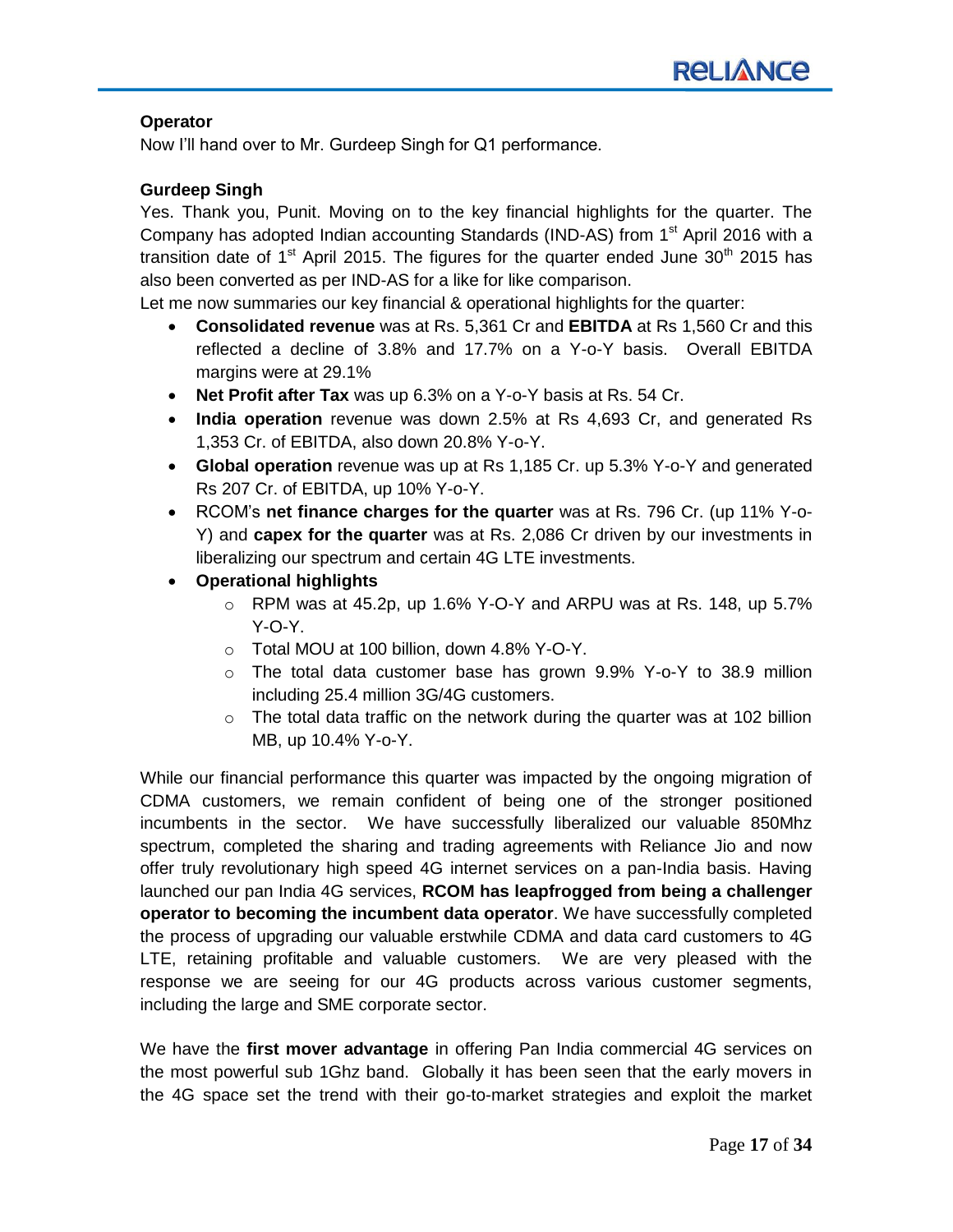share payoffs. We believe that RCOM, as an early mover in the pan-India 4G space would be able to gain disproportionately higher incremental market share by providing superlative customer experience.

Our 4G offering, due to the spectrum advantage for the indoor coverage and speeds, can be easily benchmarked as the **Gold Standard for 4G**. By virtue of our pan India 850Mhz spectrum holding, combined with our network sharing and reciprocal agreements with Reliance Jio, Reliance 4G customers can access the best quality high speed data networks across India. Today nearly 75% to 80% of all data consumption happens indoors and this consumption can be best served by the coveted 850Mhz band which has the best in building penetration properties. We have successfully demonstrated that our 850Mhz band offers blazing speeds even when being used deep inside a building, away from windows or even in the basement.

Based on our existing network and spectrum capabilities we are a Pan India 4G player, a 3G player in 18 circles and our approach is to become the most preferred operator for data customers. In the 5 circles where we do not have voice spectrum we are positioned as the data provider of choice to customers who use dual SIM phones or pure data dongle customers. To our 4G customers, in addition to good network coverage across the country, we continue to offer voice services on the tried and tested circuit switched fall back (CSFB) mechanism. CSFB ensures uninterrupted coverage across most parts of India as it's built on the 2G networks. CSFB also allows customers to use their existing handsets that do not have VOLTE capabilities, thereby allowing them to experience high speed internet without any additional spending requirements. The number of devices available for VOLTE has only recently begun to improve and we expect this to take a few more quarter before it become as a default option in 4G phones.

Our 4G customers can continue to retain their existing phone numbers and upgrade easily from their existing 2G/3G plans. Once upgraded to our 4G network they can enjoy the benefits of the Gold Standard of 4G – HD voice clarity, instant connectivity, blazing speeds and better indoor coverage.

# **I will now spend a few minutes sharing our perspective on the Indian telecom industry.**

Indian telecom sector is undergoing a large structural shift, from being a voice dominant market to a more data-centric market. The era of digital revolution has clearly arrived and would be boosted by high quality customer experience driven by 4G offerings. We are now at stage in the evolution of telecom services where 4G is expected to become the new 2G – i.e. near ubiquitous coverage across the country and universal adoption.

In India while we have seen rollout of 4G networks by some of the operators, but we are one of the only two operators currently offering Pan India 4G services, with a distinctive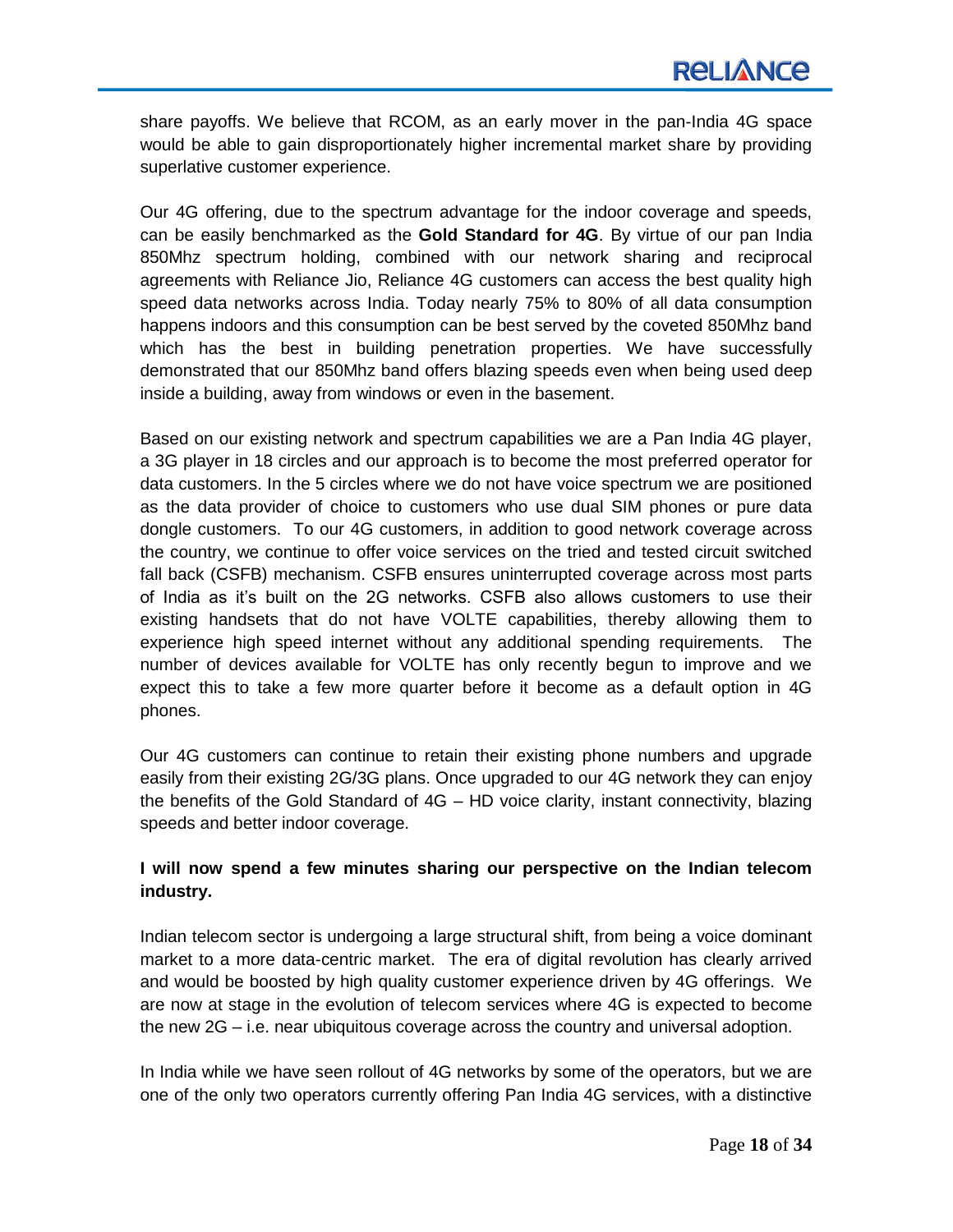competitive advantage of the sub-1 GHz band. The sector dynamics is geared towards getting the customers to use higher amounts of data through 4G and 3G offerings and we are very optimistic with recent market developments. We believe that Indian consumers have significantly higher latent demand to consume data services, enabling the sector to grow. The **AAA of the success of any telecom product, i.e. Affordability, Availability and Adoption are clearly tilting in favour of 4G success in the coming years**. Affordability and availability of devices has been becoming easier and the trend is clearly established as a catalyst for growth. Encouraging Adoption is the main challenge facing the operators.

On the devices ecosystem front, as analysed by the various industry research reports, the smart phone manufacturers and related component eco system participants are working very closely towards ensuring increasing availability and affordability of devices. For example, as per IDC estimates, the smart phone market has revived after declining for two successive quarters and has registered 27.5 million units of smart phones shipments in April to June quarter which is a healthy 17.1 percent growth over previous quarter<sup>1</sup>. In addition to the availability of smart phones we are witnessing a number of domestic and international vendors offering phones with high quality specification at very attractive price points. A basic 4G smart phone now is available at less than Rs 3,000 which should only help improve the penetration of smart phones in the country.

To increase Adoption, one important area we have been developing at RCOM is the online sale channel for handsets and making it easier for customers to upgrade to a 4G handsets. Using modern online channels such as e-commerce has allowed us to partner with players such as Paytm to offer attractive discounts and cash back offers, payment over installments etc to make it easier for customers to upgrade to 4G.

The next component in improving the digital penetration within India is around improving the level of awareness and providing locally relevant content. We along with other operators have been closely working to educate our customers on the benefits of the internet. We have introduced a number of customer friendly price plans, trial offers etc to allow customers to experience the benefits of being connected and sampling the variety of digital services and entertainment. We have setup kiosks at our stores that allow for live trials, thereby increasing the propensity to convert from existing 2G/3G to 4G. We will be shortly launching easier processes to onboard our customers using **E-KYC based on Aadhar cards**. Such steps should allow consumers to get connected and consume services faster and also remove bottlenecks around current paper based fulfillment methods which are not only time consuming but also more expensive to implement.

Moving on to the availability and affordability of data services, we continue to see improvements. Today nearly 80% of India's population is covered by 4G networks and

 $\overline{a}$ 

 $^1$  IDC : http://www.idc.com/getdoc.jsp?containerId=prAP41685916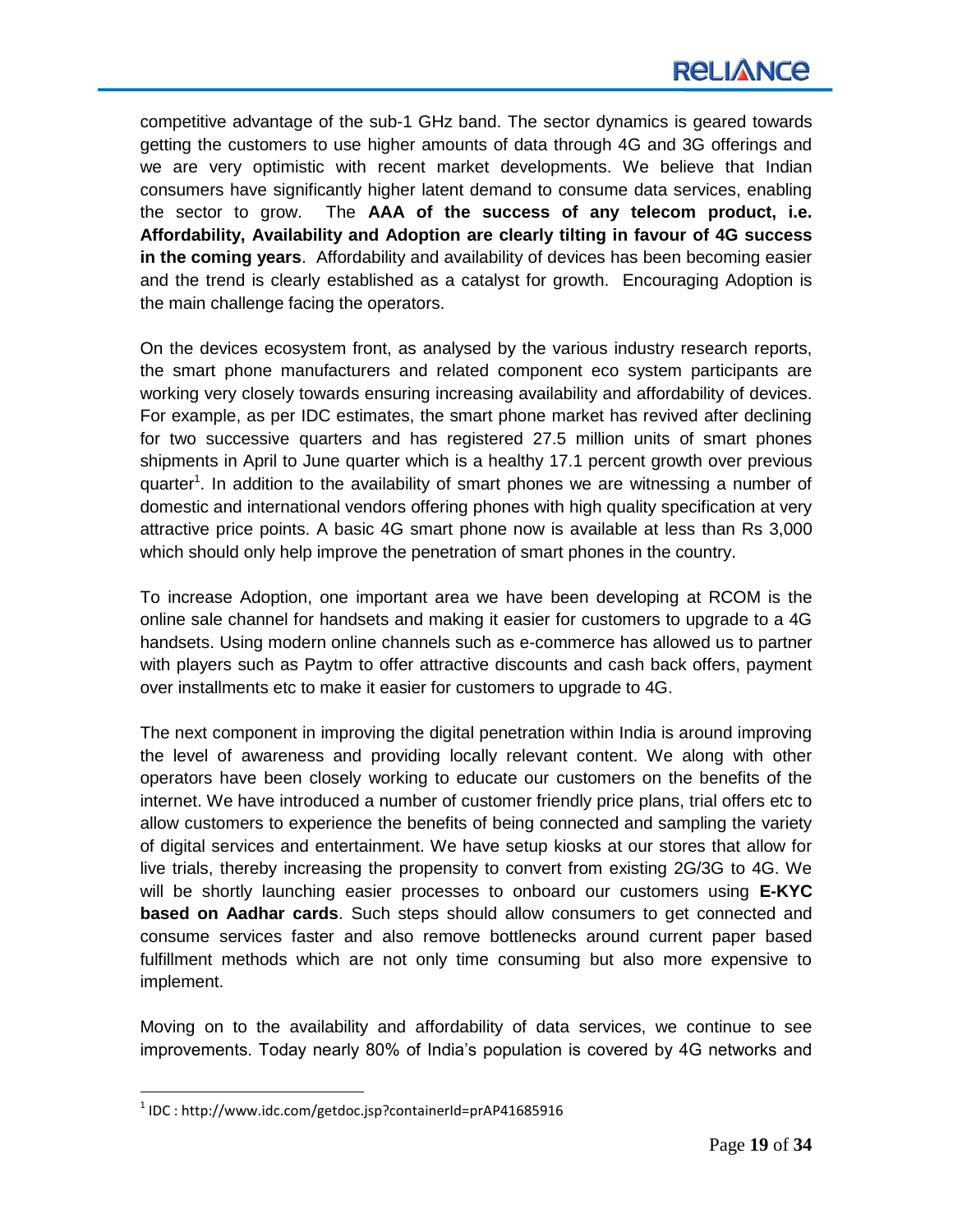pricing of data tariffs continue to remain at very attractive levels. We have taken necessary steps to improve the communication of our bill plans and tariffs to make it easier for first time data consumers to understand their spending habits better. Offering a single recharge for data and voice services allows customers to better control their spending habits, and allow them to best spend their money on services they actually consume.

Tackling the devices availability and affordability, improving the digital literacy for our customers, and availability of locally relevant content and services, will be the key to bring on the next wave of data customers.

# **I will now spend a few minutes on some of the key business developments at RCOM on the wireless side of the business.**

We now have 4G services Pan-India and are noticing a sharp improvement in usage metrics. In certain cases we are witnessing certain customers increase their consumption of data services by more than a factor of 2 when compared to earlier 3G data consumption. Our strategy and focus in 4G will remain to be an operator of choice in both the mobile phone as well as data dongle (wifi hotspot) category.

At RCOM we are focused on driving the adoption of 4G services and have initiated a number of specific initiates. We believe increased 4G adoption will not only be beneficial for us as the incumbent data operator but also be beneficial to our customers and other channel partners such as retailers. We have invested significant resources in educating our retailers and on-ground selling agents to help them better understand the capabilities of 4G and how it would benefit their customers. We carried out certification courses for such sales people and held demo sessions where customers and retailers could come and experience the true speeds and capabilities of the Reliance 4G network. Our growth of 4G services is built on the premises that "**Experiencing is Believing**" i.e. only once customers experience the benefits of 4G will they continue to use it and more importantly pay for it. We believe with the launch of trial packs as well offers for our partners' friends and families and other such novel offers we will be able scale our 4G services quickly.

To drive adoption we have launched a number of consumer centric offerings that will help improve the value add of our data services and transition us from being a provider of a dumb pipe to a more intelligent carrier of content and services.

Our content-bundled data offer—‗MoviNet Plan'—combining movies, music and Internet access is one innovative step towards this. With the MoviNet Plan, subscription to the library of Hungama Play's ‗Entertainment-on-Demand' services comes free of cost, along with ‗Any-Use Data'. The MoviNet Plan blends data and content seamlessly, providing an easy interface and maximum entertainment quotient. The MoviNet Plan starts at an MRP of Rs 235 per month and gives 2.5 GB of high-speed 'Any-Use Data',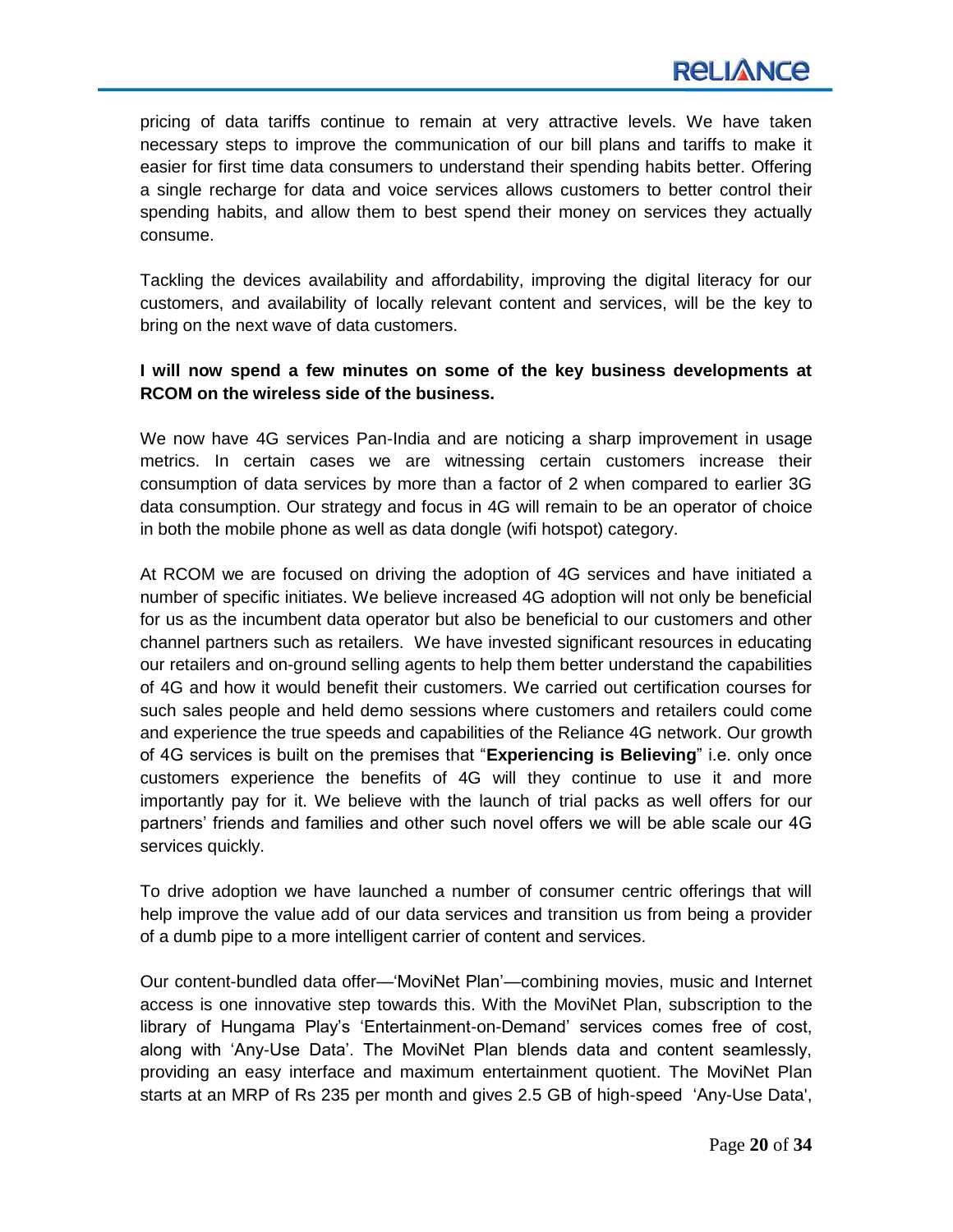including 1.25 GB of ‗Any-Time Data' access and 1.25 GB of night data. Further, subscribers can also enjoy subscription-free unlimited access to a library of 8,000 movies, over 50,000 music videos and 3.5 million sound tracks—valid for 28 days. We will continue to offer the most relevant content and build partnerships to be able to offer content across all local languages to increase our engagement with our customers.

Taking the lead in offering a better consumer experience we have recently launched the ―Calling Ka Naya Tareeka‖ offer for existing and new customers. With this a customer will experience significantly better app-to-app voice calls with high-definition (HD) quality and instant connections. Continuing with the theme of providing high value services for our customers we have launched "Call drops se Chhutkara" which is our new 4G LTE offering HD app-to-app calling at an introductory price of just Rs 1. With each new Reliance 4G LTE SIM, customers in Delhi-NCR to start with will get an India-first offer of 300 minutes of app-to-app talking, valid for a period of 30 days—for just Rs 1, at 10 minutes per day for 30 days. These single recharge packs for both voice and data are one of the many steps we have launched to improve 4G adoption.

All our strategies are geared towards increasing data penetration within our customer base as well as offering new products and services that makes us the preferred choice for the millions of Indians who are slowly coming on to the "Digital India" platform. We have pack ranges from as low as Re 1 to induce data consumption and slowly build up consumers' confidence to use the full power of the internet without being shocked with large bills. Our efforts to educate customers to use newer methods of communication such as app to app calling significantly reduce the boundaries and our customers can now make local / STD / ISD calls all without worrying about the costs of such services while continuing to develop deep bonds with their friends and family.

We have also developed a number of attractive propositions for our corporate client base. Our earlier CDMA based WiPods and internet dongles were the mainstay of Corporate India. It allowed business users to be connected to their office across the country at any time. We have successfully launched 4G LTE compatible mi-fi devices that have helped retain our corporate customer base. These customers seek quality of service and reliability over any free offerings. They understand the value of our strong networks and reliability of service as experienced over the last decade and continue to build strong relationships with us.

With these product launches our customers having access to one of the world's best 4G LTE network—will get to experience blazing data speeds on their mobile phones and other connected devices and will truly appreciate the power of the internet.

# **On the corporate side we continue to work towards successfully closing out the other transactions we have planned.**

Our merger of SSTL's Indian operations with RCOM to create an entity with the largest Sub GHz spectrum holding in the country and marking the 1st consolidation in the Indian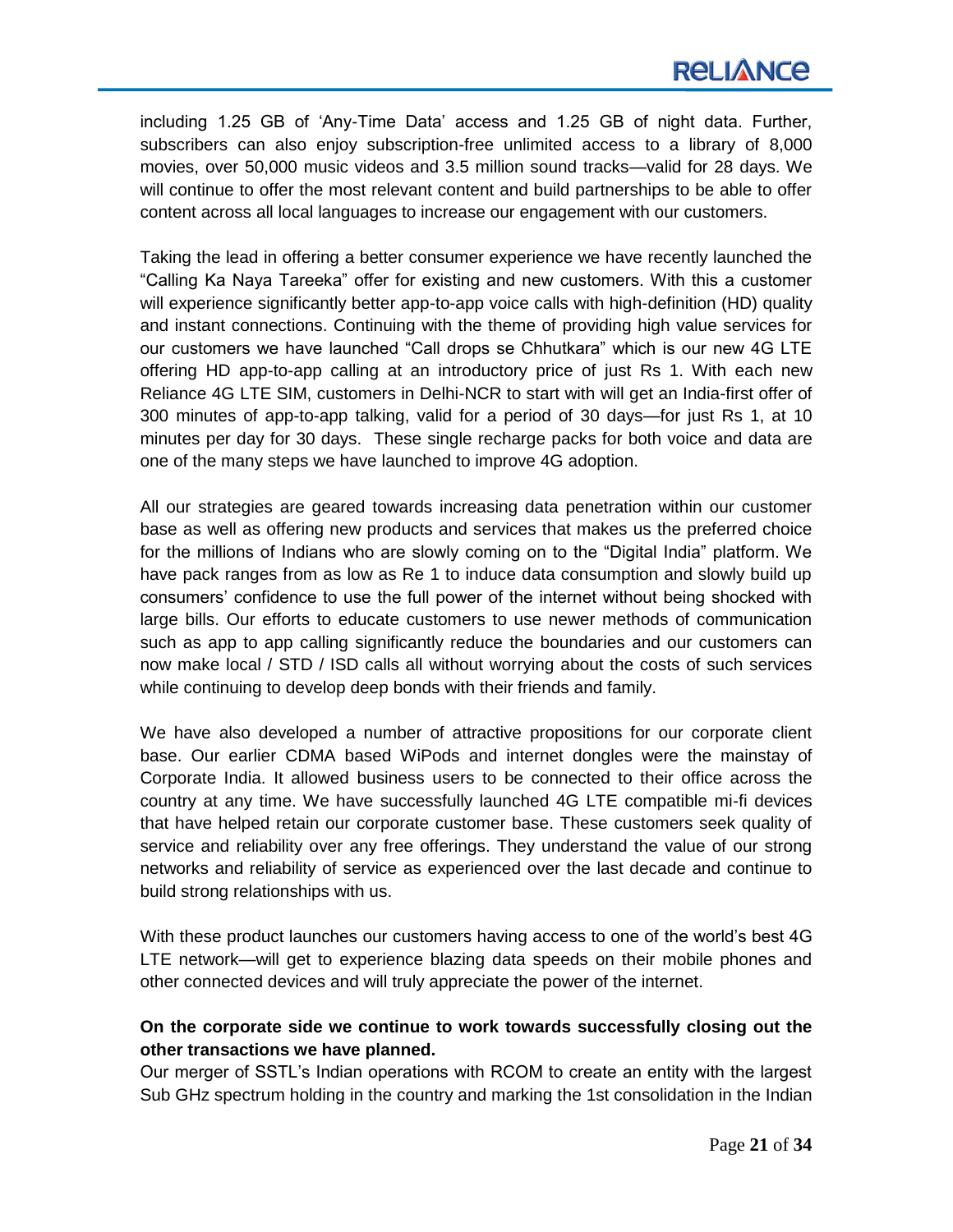Telecom Industry is now in the final stages. The DoT approvals are expected within a few weeks after the auction's conclusion. Post that, we will begin to integrate SSTL's Indian operations with RCOM and migrate the customers to Reliance 4G services.

We are making good progress in improving the health of our balance sheet through deleveraging measures such as a stake sale in our towers business. We continue to remain in dialogue with a number of suitors for our tower assets. These discussions are at advanced stages we will make an announcement in the coming months.

# **I will now hand over to Bill for any update on developments in the Enterprise and GCX side of our business. Over to you, Bill.**

# **Bill Barney**

Thanks, Gurdeep. Good afternoon.

Telecom services providers and data center operators are in a race against time to keep up with new mandates of digital transformation and we are pleased to be involved in leading this digital transformation. The industry today stands at a very interesting juncture and must look at how and where to focus its effort in order to maximize leverage and business benefits. We believe we are well placed with our investments in cloud technology for the emerging market corridor of the world. We operate a next generation network reaching from New York all the way around the world back to California, linking up key Asian markets such as Hong Kong, India and Japan, and Middle East markets such as UAE, Kuwait and Egypt; all of which are key markets driving the global growth in data traffic. Our focus is to connect these emerging markets to established markets in Europe and North America, offering ultra-high bandwidth services up to 100Gbps; all of which facilitate the mass movement of Internet traffic, OTT content, and enterprise data and Cloud computing services that are fueling the Internet revolution and inexorable shift in economic gravity.

As a global subsea network operator, Global Cloud Xchange (GCX) is at the heart of the digital revolution where the network is critical for end-to-end connectivity and application performance in the new era of globalization. Over the past year, Global Cloud Xchange (GCX) & Reliance Communications (Enterprise) has reached significant milestones in our global cloud strategy with the deployment of our next generation Cloud Delivery Network – GCX's CLOUD X Ecosystem, in key global markets and across the Emerging Markets Corridor -- where we expect to see the biggest growth in Internet usage and content consumption over the next decade.

India remains at the heart of this growth and India has passed the USA to become the #2 Global User Market behind China<sup>2</sup> – India is a key market where global enterprises will focus on in the next decade. With the Indian enterprise now using more applications,

 $\overline{a}$ 

<sup>&</sup>lt;sup>2</sup> source: KPCB/Mary Meeker Internet Trends 2016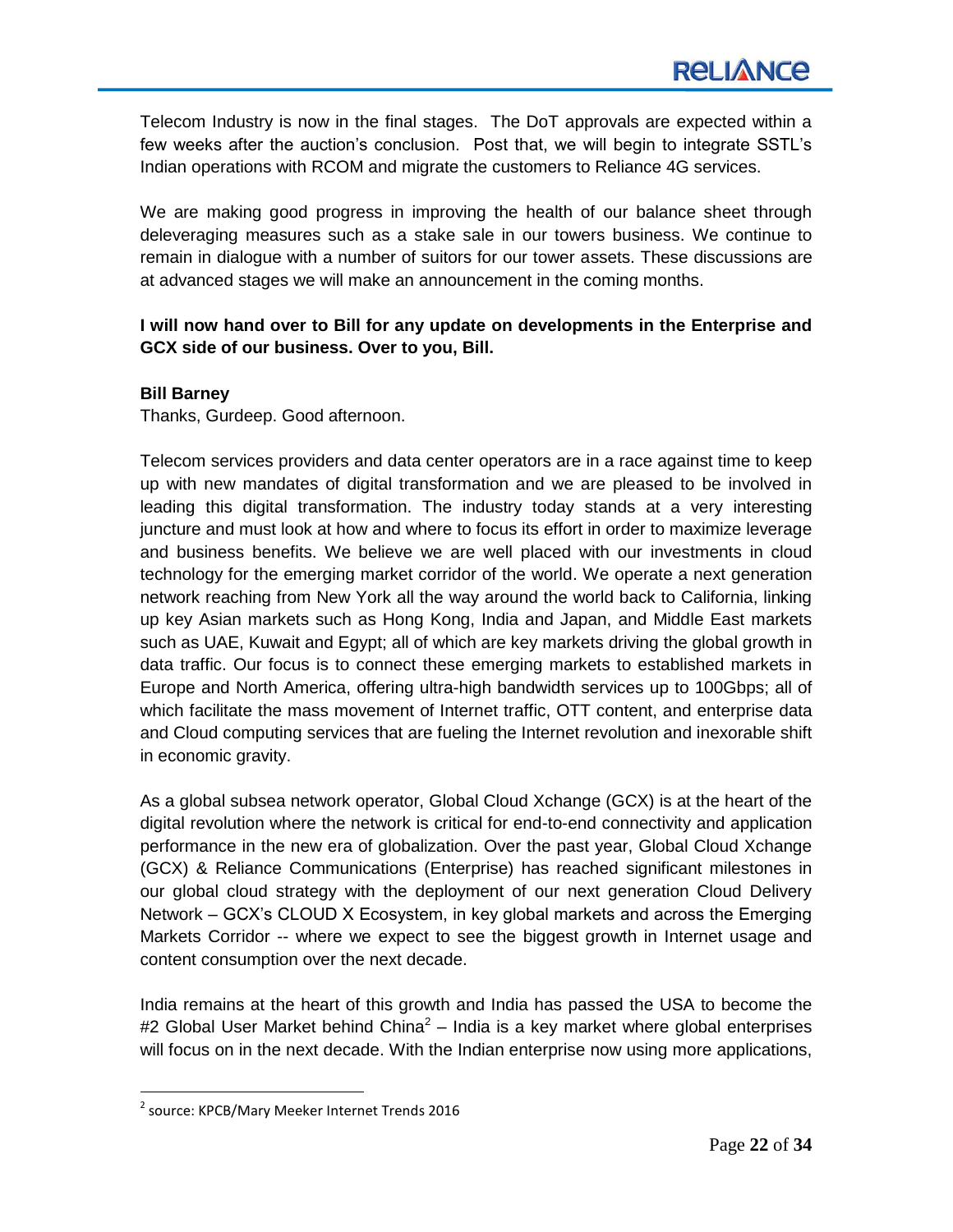computing, and data storage services on the cloud, data centres will continue to transform as the work load increases. This will spark a new generation of cloud-based innovations that merge server, storage, software and networking. As one of the largest owners of Cloud computing facilities in India, with our data centers inter-connected through the furthest-reaching terrestrial fiber network in the country and the world's largest privately-owned subsea cable infrastructure, the Company is truly becoming 'the force behind digital'.

Our Cloud X platform with infrastructure available in Hong Kong, Palo Alto (California), London, New York and Mumbai, with further coverage in deployment to cover the whole of India (starting with Chennai and then covering Bangalore and Hyderabad) plus Australia (Sydney) and beyond in the coming 12 months we are truly bringing global technology platforms for our enterprise customers.

Since the launch of CLOUD X Fusion in April 2015, the adoption rate has been significant, signing up strategic partners including Amazon Web Services, Microsoft Azure, IBM Softlayer, Google Cloud Platform and Equinix. Our CLOUD X Fusion, customers can now deploy SD WAN-based hybrid connections at their remote sites and access leading public Clouds over our extensive CLOUD X Fusion ecosystem, with the virtualized aggregators and controllers hosted on our CLOUD X Platform and managed via our CLOUD X Orchestration layer. And unlike the majority of our competitors, we offer enterprise-grade private connectivity into all the leading Cloud platforms with multiple interconnects in every region worldwide.

We are excited with the future for our enterprise and GCX offering as communications is one of the largest portions of enterprise IT budgets, we see enterprises building on the macro trend of making enterprise communications more accessible and productive. The rise of mobile work forces will need information anytime and anywhere and this will lead to the creation of more opportunities for enterprise communication tools and platforms. I would now like to highlight a few key achievements during the quarter

RCOM & GCX announced the deployment of Fast Edge, the country's first "Make in India‖ Content Delivery Network (CDN), which comprises a Content Delivery Network of content caches around the edge of Reliance's Indian network, connecting back to 9 state-of-the-art Tier III+ data centers in Mumbai, Bangalore, Chennai and Hyderabad. The content caches, in turn, are seamlessly connected onward to our network of data centers situated in key hubs along the Emerging Markets Corridor, all interconnected by our wholly owned global subsea fiber network.

We launched CLOUD X WAN – a global SD WAN Solution for Enterprises. Cloud X WAN, the latest addition to the CLOUD X portfolio, is a Cloud-centric network platform designed to help overcome many of the challenges facing today's global enterprise networks, offering an affordable solution which embraces flexibility, scalability and enhanced security. Cloud X WAN is an evolution of GCX's existing hybrid WAN service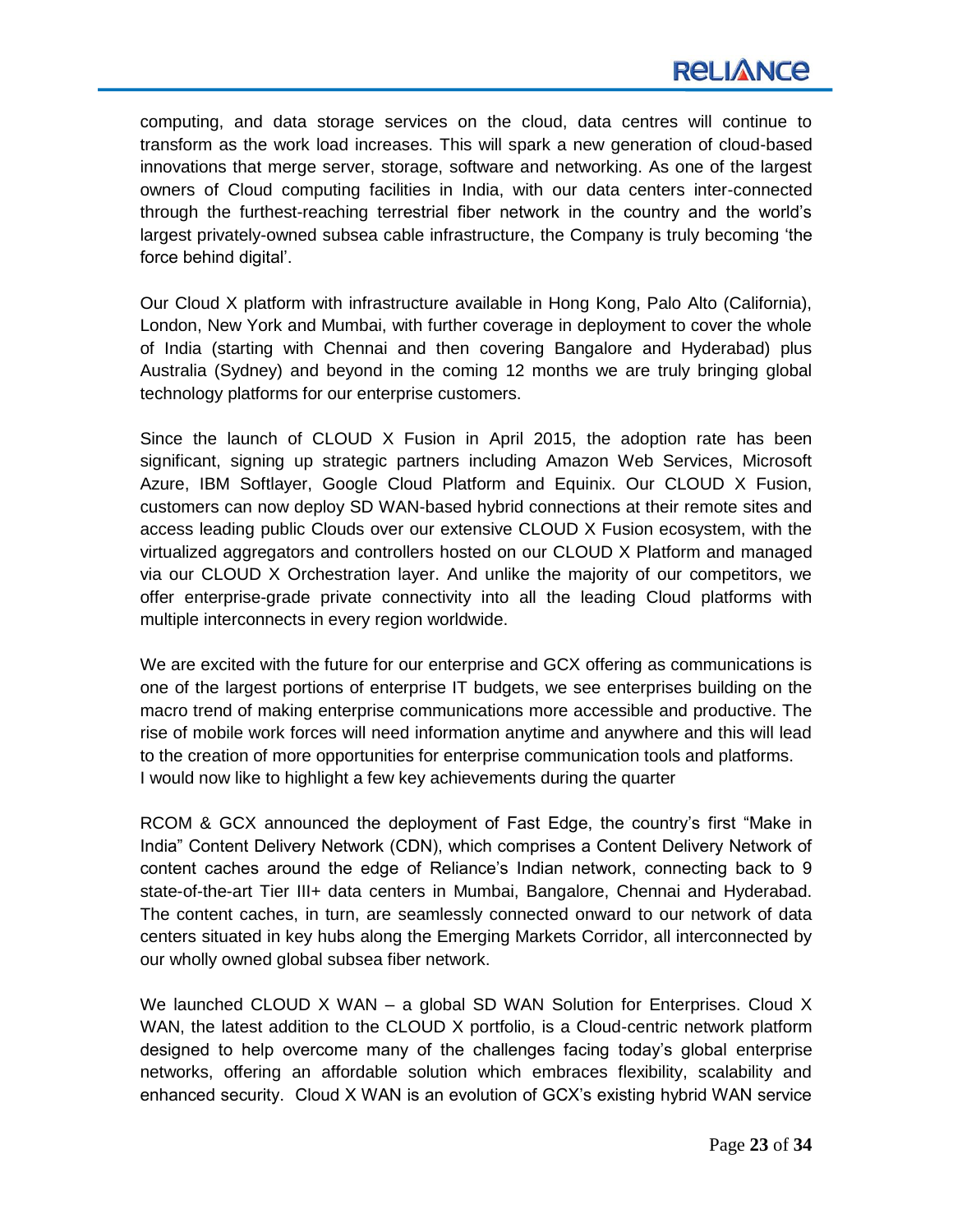which already connects more than 20,000 locations to a global MPLS network via the Internet.

I am pleased to announce that GCX was named "Best Managed Services Provider by Telecom Asia‖. Now in its 19th year, the Telecom Asia Awards are the region's longestrunning and most prestigious telecom industry award which recognizes outstanding performance by service providers and industry executives.

Furthering our technology partnership with leading industry participants and academia in May 2016 GCX announced a partnership with Cornell University's Electrical and Computer Engineering Department to test and implement a breakthrough technology for dynamic, optimal routing, providing Cornell with a live production environment for deploying and testing the new traffic control solutions. The environment includes the GCX Cloud X nodes and Layer 2 / Layer 3 networks across multiple locations in North America, Europe, and Asia. We believe this pioneering partnership will provide real-time network analytics that track how the new routing solutions dynamically load balance and quickly converge to the optimal traffic distribution. Going forward we will look to expand this partnership across a larger production network.

In conclusion with connections worldwide spanning Asia, North America, Europe and the Middle East we are equipped to support businesses and their growth through the deployment of next generation Enterprise solutions across our Cloud Delivery Networks.

# **Gurdeep Singh**

### **In conclusion, let me reiterate the following:**

- RCOM is transforming **from a challenger to become the Incumbent Data operator** in the country, and our recent M&A transaction only reinforces our position.
- With Aircel merger, we will be a strong operator clearly ranked amongst India's top 4 telcos by customer base and revenues, also ranking amongst the top 3 operators by revenues in 12 important circles.
- We are well positioned to ride the 4G-fuelled growth curve as the incumbent and our sub 1Ghz spectrum pool provides the most competitive edge to our services.
- We have undertaken one of the largest customer upgradation programs in the country and have successfully upgraded our value accretive CDMA customers to the 4G LTE platform.
- Our Pan India 4G services going forward will **help us leapfrog in subscriber and revenue market share.** Our 4G strategy will be to increase our 4G market share by continuing to offer innovate plans and offers.
- On the Enterprise and GCX side of the business we are well positioned at the crossroads of emerging market data traffic growth and exponential growth in Cloud services to make us a leading Next Generation Technology Service Provider.
- Our partnerships and strategic sharing and trading agreements make us one of the most asset light operators in the country. We are well invested across spectrum and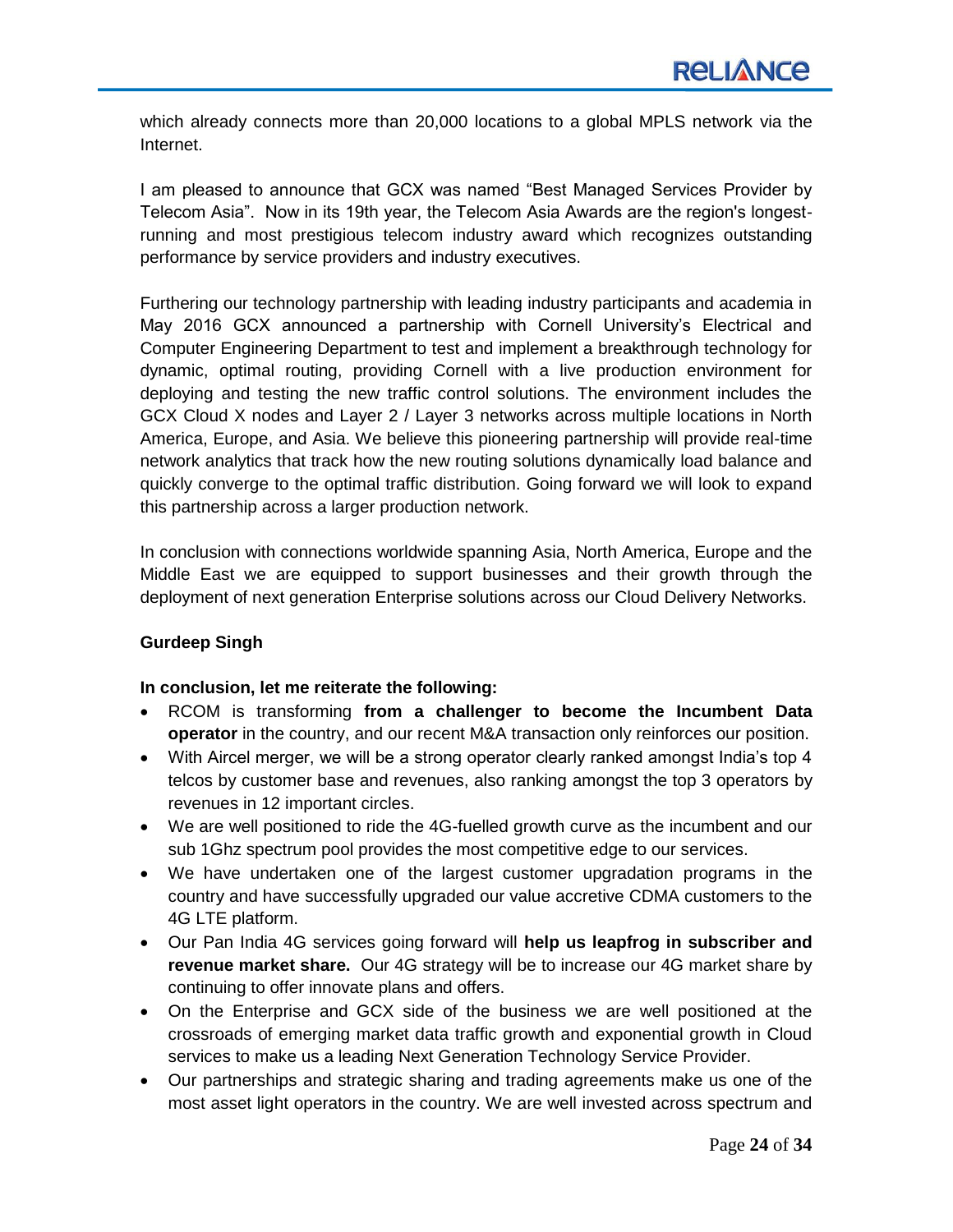network capacities and can now focus on delivering better returns on our invested capital as well as deliver great value to all our stakeholders.

### *Thank you. And I would now like to hand you back for the Q&As.*

### **Operator**

Sure sir. First in line we have question from Mr. Viral Shah from Credit Suisse. You may go ahead please.

### **Viral Shah**

Thank you sir. Actually, I had questions with respect to the Aircel deal. Can you just give us some sense of what would be the net debt-to-EBITDA that we can be looking at for the residual RCOM business, both ex the wireless business and ex the TowerCo business?

### **Gurdeep Singh**

So, as my colleague Punit mentioned earlier, the financials are more applicable in the financial year that is coming because it will take ~six months for the transaction to consummate. We are looking at transaction to consummate by end March. And I think we will share all of those financial details at an appropriate time.

### **Operator**

Thank you sir. Next in line we have Mr. Manish Adukia from Goldman Sachs. You may go ahead please.

### **Manish Adukia**

Yes. Hi, good afternoon. Thank you for taking my questions.

My first question is on your tower subsidiary, Reliance Infratel, I was just looking at your FY16 Annual Report, and I think revenues for that subsidiary are down 20% Y-o-Y to about Rs. 47 billion and after being already down by about 24% in FY15, so could you please throw some light as to what is happening there?

My second question is on your subscriber base. This quarter, I think your VLR subscribers are down about 20 million sequentially and I understand a large chunk of this is because of the 4G migration. So have we now reached a stage where VLR subscribers are likely to stabilize at current levels for RCOM or even start rising.

And my last question is on your 4G sharing with Jio and I'm sorry if I have missed this in the past, but RCOM is using Jio's 4G for its own 4G roll-out. So what is the kind of agreement that you have with Jio in terms of, are you paying Jio in terms of the data carried on the network of Jio or is it like a fixed fee kind of transaction? If you can provide any color on that, that will be very helpful. Those are all my questions. Thank you.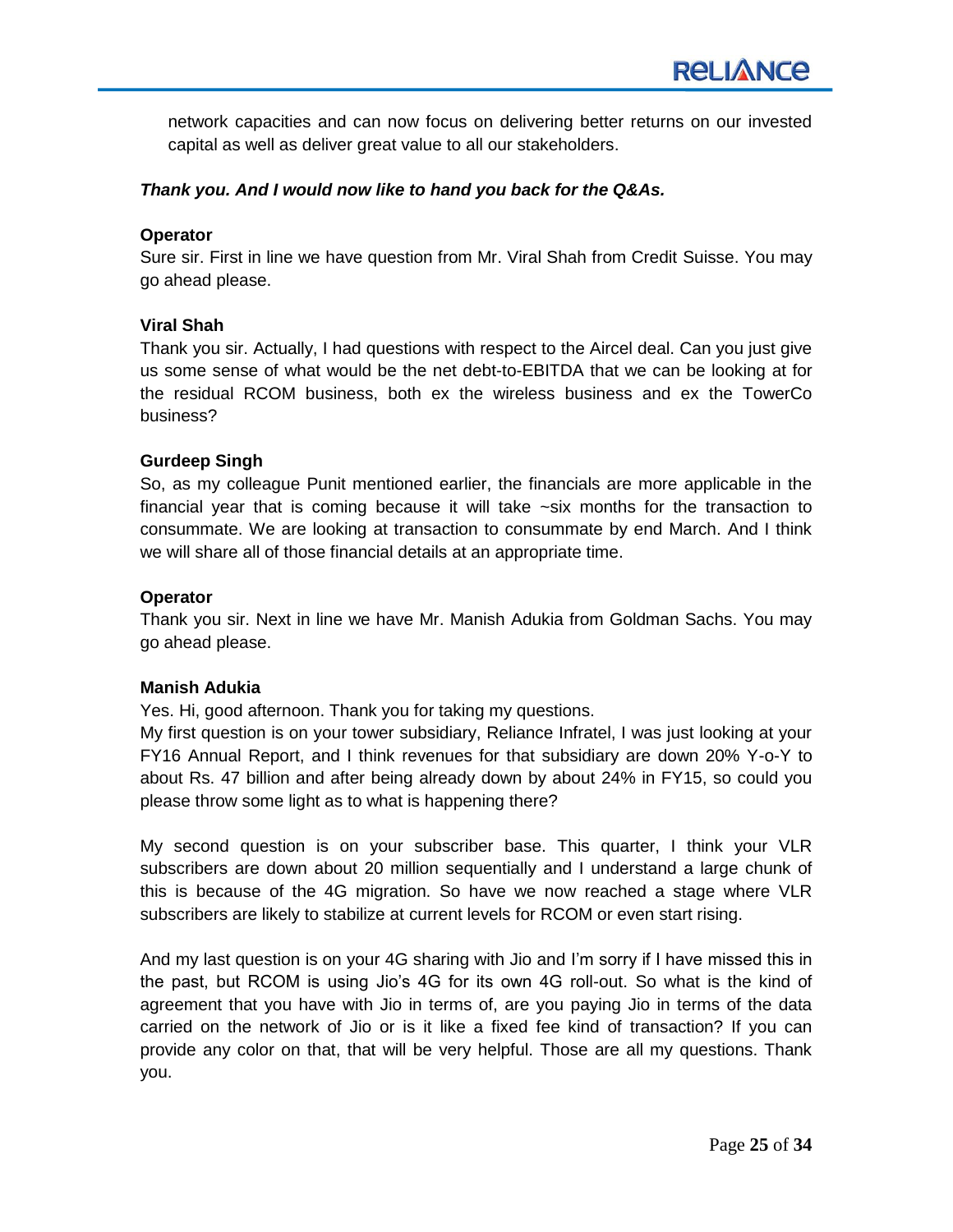### **Gurdeep Singh**

I'll answer the last two questions first and then I'll hand over to my colleague Manikantan to talk about the tower financials. First is on the VLR, well, if you see, our sequential last two quarters, first in the month of December we had an impact in those circles where we chose not to renew the 900 spectrum and moved to a pure-play 3G operator. That led to one set of subscriber loss, which was as per the plan and we could not migrate a large chunk of our customers and upgrade them onto the 3G platform.

In Q1, we have undertaken a large scale CDMA upgrade to GSM and LTE thereof, which has led to the subscriber moving out. The subscriber, which we wanted to retain, which were profitable to serve, high value accretive and EBITDA accretive, have been retained.

Having said that, the migration exercise started early May and have continued till the later part of August. So as we go forward, you will see some more impact of that coming in the future reporting, but October to December will be the full scale stable quarter where you will see the benefits of these migrations and the 4G induction both leading to the rise in revenue and subscriber uptake.

### **Manikantan Iyer**

On the tower business, variation in the revenues on the tower front is on account of IRU being recognized in the earlier year while comparing with the end of 2015 and 2016. The quantum of IRU in 2015 is higher than the quantum of IRU in financial year 2016, that's why the impact.

### **Manish Adukia**

Right. So even in FY15 for example, revenues were down, right. So that is also due to the IRU impact?

### **Manikantan Iyer**

FY15 would also be impacted by the closing down of Etisalat etc

### **Manish Adukia**

Sure. Okay. And my last question on Jio?

### **Gurdeep Singh**

So post our spectrum sharing and trading with Jio, we entered into an ICR arrangement with Jio to make and use and provide LTE services to our consumers and there is a commercial arrangement that is between us and Jio, due to confidentiality reasons, it may not be appropriate for me to share whether it is rates per megabit or terabits but yes, this is a commercial ICR arrangement with Jio.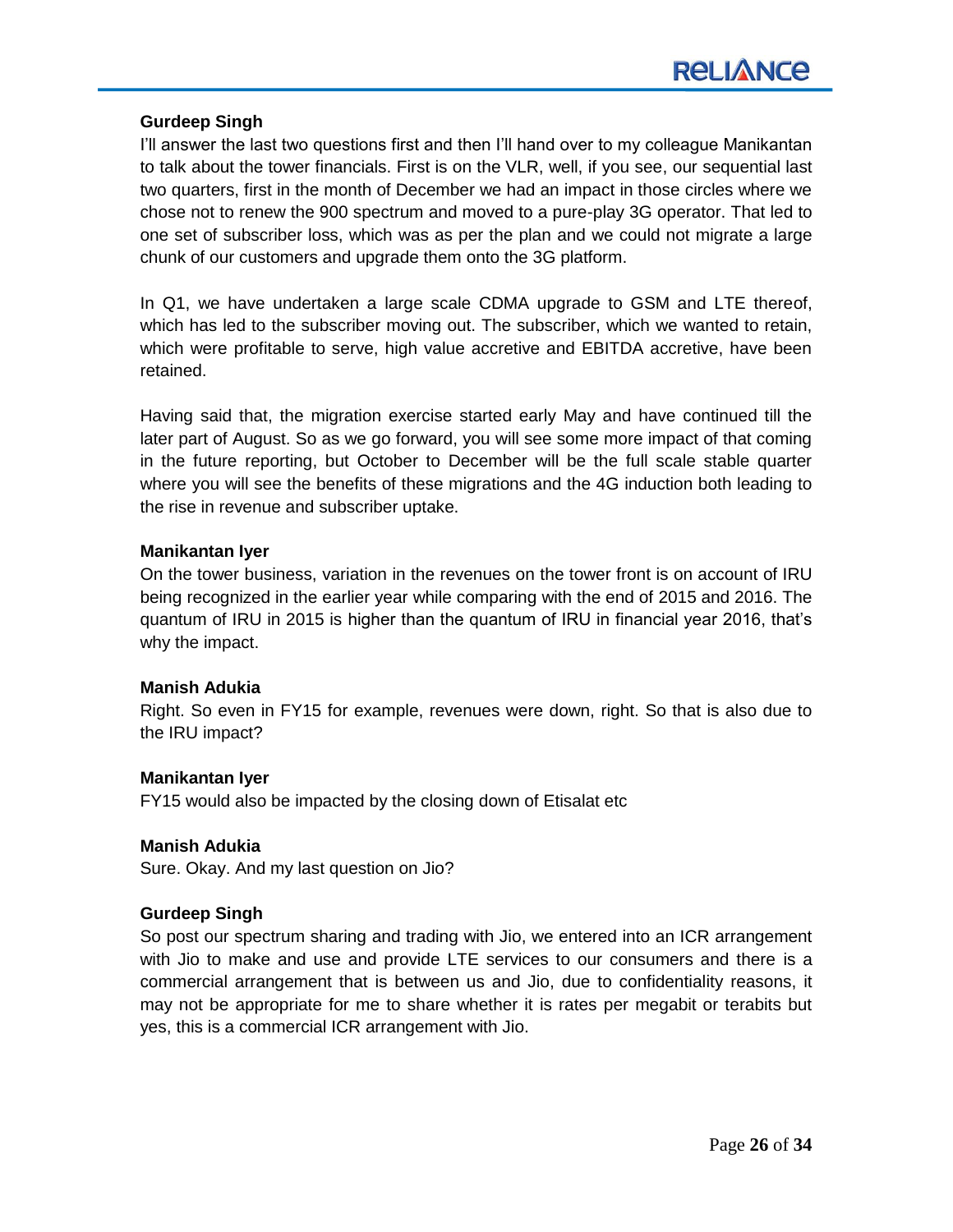### **Operator**

Thank you sir. Next in line we have Mr. Kunal Vora from BNP Paribas. You may go ahead please.

# **Kunal Vora**

Thanks for the opportunity again, sir. First is how is the Jio free voice and data offer impacting RCOM this quarter, it seems like some of your customers which includes those who are holding data cards or those who are on unlimited calling plans would find this new offer attractive. So how are you looking to protect these customers and are you seeing any impact as yet, that's question number one?

# **Gurdeep Singh**

Well to be very honest with you, we are not seeing the impact on RCOM so far and nor do we foresee. We have established channel acquaintances, relationships on the ground, be it Corporate, SME, through our stores or through multi-brand outlets or through the modern trade channels. From RCOM's perspective, this is an addition to its services to our customer base whether it's individual or corporate and that is really appreciated on the ground. It may not be fair on my part to comment on a competitor's go-to market strategy but all we can say is that consumers are over excited with the quality of our service. The quality that 4G delivers in terms of speed outdoor and indoor is excellent and they are more than happy to continue relationship with Reliance Communications and which eventually leads to a higher wallet share of the customer.

# **Kunal Vora**

Second question is on your license fees payment is down 15% this quarter from Rs. 196 crore to Rs. 168 crore. Is it in line with the decline in your adjusted gross revenue because you haven't disclosed that to TRAI as yet, but the 15% cut in the license fee, is it in line. And also on your Access service there's an increase from Rs. 700 crore to Rs. 800 crore, is it because of some payments to Jio, that's question two.

### **Manikantan Iyer**

Answering the first one, the license fee is down on account of settlement with other operators. License fee is paid on net of settlements of all other operators, and we have settled higher amounts in this quarter to all the operators. Second, access fee increase is not an account of Jio, it is an account of ICR agreements.

### **Kunal Vora**

But one of them would be Jio or like a sizeable increase could be because of Jio or it's actually the other operators?

### **Manikantan Iyer**

Access charges on a quarter-on-quarter have not been impacted much. Are you comparing it year-on-year?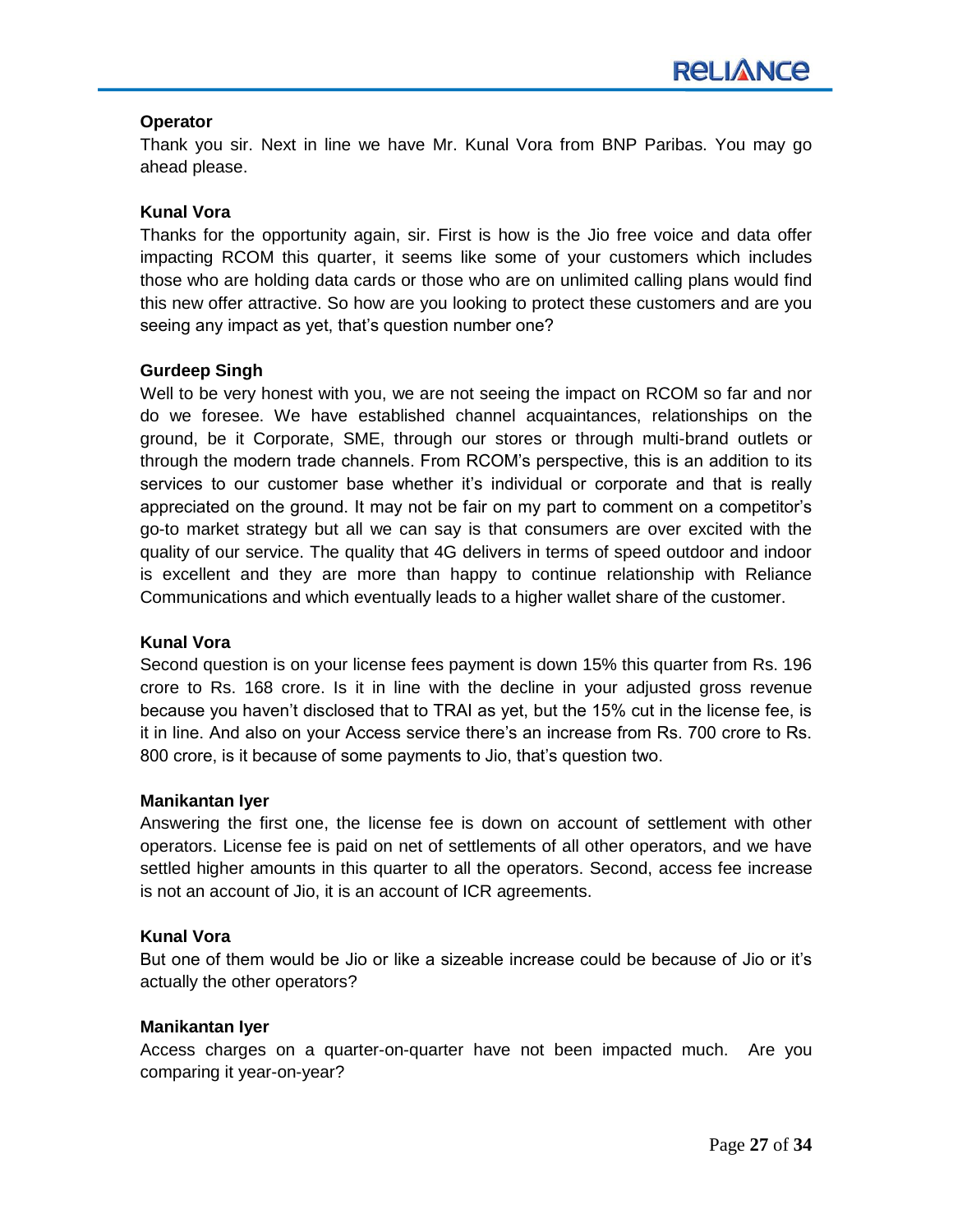# **Kunal Vora**

Yes, year-on-year.

### **Manikantan Iyer**

Year-on-year comparison for access charges is not correct.

### **Kunal Vora**

Understood, Okay. And last question was on RCOM and Jio sharing its 850MHz spectrum. The total capacity which is on Jio network, since you have a sharing agreement, is there a distribution of the capacity or the entire capacity belongs to Jio? Or will RCOM have to pay for the capacity RCOM uses on that network?

### **Gurdeep Singh**

Well, we have an ICR arrangement with Jio on LTE service, and this is a commercial arrangement. So it is certainly based on the quantum of the data that we consume with Jio. Now whether that relationship is, on per megabit or a quantum of chunk or accelerated cost or a decelerated cost, it is a matter of confidentiality, which I'm not able to share.

### **Kunal Vora**

Sure, so entire capacity basically belongs to Jio and you will have to pay for whatever capacity you utilize, the charges could be a variable or fixed, but the thing is that entire capacity belongs to Jio on that network, right?

### **Punit Garg**

As we said, 850MHz is a shared spectrum, both the parties have equal capacity on 850MHz. Our ICR arrangement is to ensure that our LTE customers access the full suite of spectrum, which Jio has. It is like, if you are a 3G customer in 2100 and some other operator has launched in 900, you can go to 900, i.e. you can be in 900 and 2100. Similarly like in 2G, you had 900 or 1,800 when you do the ICR, you gain access to both. So similarly in 4G, irrespective of band, we are actually accessing all the spectrum bands of Jio, but in 850, we both are sharing capacity and we both equally hold the capacity.

### **Kunal Vora**

Okay, so 800MHz band is based on 50-50 sharing, and you don't have to pay anything to Jio as long as you're within that 50%. So you also have a lot of freedom to price your services, like so your prices can actually be even lower compared with Jio, is that right?

### **Punit Garg**

There is no fixed capacity sharing mechanism. Customers of both can equally use the capacity as per actual traffic requirements.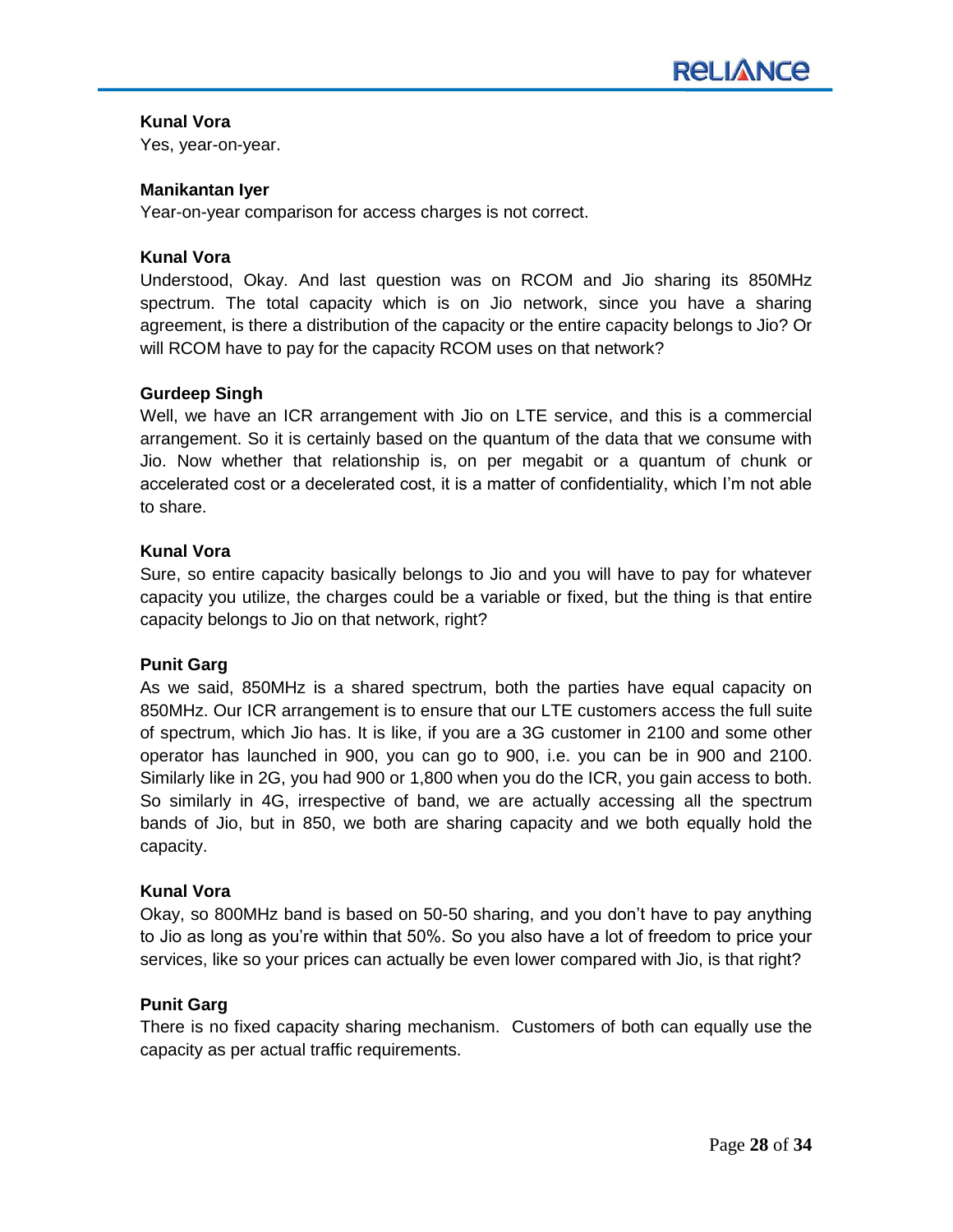Pricing strategies are irrespective of whether you have a free access or a charged access, that is your go-to-market strategy. And as I said that we are currently very happy with the plans that we've offered to our customers and renewed or strengthened our relationship and that is already leading to a more-than-expected uptake on the 4G.

# **Operator**

Thank you sir. Next in line we have Mr. Srinivas Rao from Deutsche Bank. You may go ahead.

# **Srinivas Rao**

Yes. Hi. Just one question first on your cash flows, it seems there is, at least on the reported number, a positive number. Can you clarify how we're getting that?

### **Manikantan Iyer**

It is on the sale of spectrum, as you would know that we had traded some spectrum, that traded spectrum will come there. It is a net number basically including Rs. 1,263 crore paid for liberalization during the quarter, and normal CapEx of Rs. 700 crore to Rs. 800 crore incurred in this quarter which we have booked. Then there is sale of spectrum to the tune of Rs. 2,870 crore. So the net impact is a negative number. And hence there is an inflow as per cash flow from operation.

### **Srinivas Rao**

So just can I clarify, you said about Rs. 700 crore of normal tangible CapEx, Rs. 2,700 crore of inflow from spectrum sales and what is the balance? is it the liberalization amount?

### **Manikantan Iyer**

Yes.

# **Operator**

Thank you sir. Next in line we have Mr. Vinay Jaising from Morgan Stanley. You may go ahead.

# **Vinay Jaising**

Thank you once again for the opportunity. As we've been saying, we moved from CDMA to 4G, the transition has been impressive. But what I wanted to understand out here is what it cost us, what did we lose, because obviously the customers would have had to move to changing their dongles or their routers. Who spent for that, did we subsidize them, is that part of this tangible CapEx, which was just mentioned or was it that the customer was happy to just change and take the service just for a faster speed. So that's my first question on CDMA to 4G transition.

My second question is again on CDMA to 4G, but not on the data cards, rather on the handsets. Obviously, the CDMA subscriber would have needed to shift his handset and

**RELIANCE**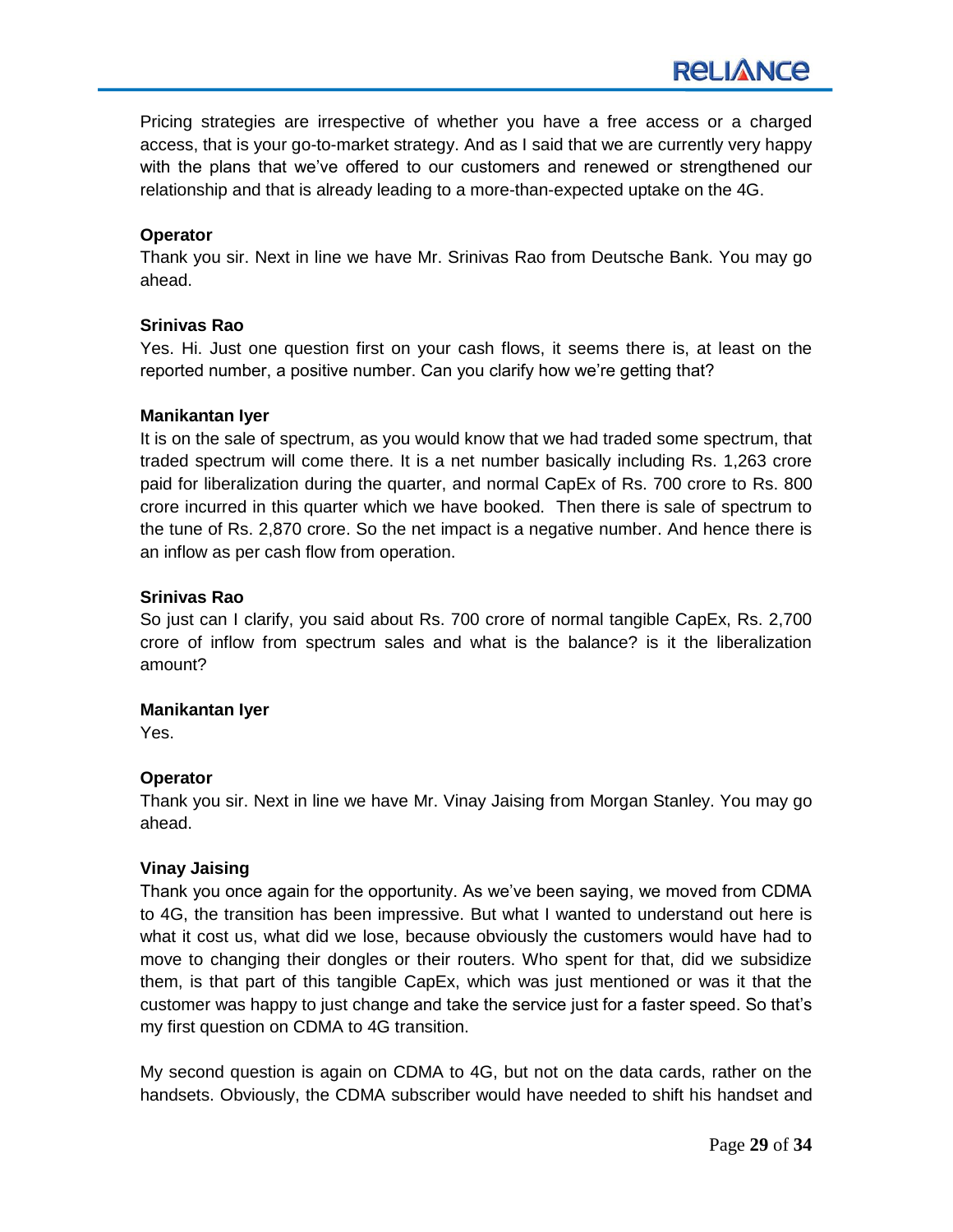move to a 4G handset. So any subsidies coming in out there, which you'll have done or you just let go the customers you did not want and the people who had the smartphones shifted. So that's my second question.

### **Gurdeep Singh**

Yes. To answer the first question, when we took-up the CDMA migration to LTE, we were very clear that we will demarcate our customers into high value and profitable. That was the first objective and within that the corporate was given the priority. So in the process of migration, we did lose the customers who are below cost to serve and whom we were only happy to get on our network, but we did not specifically focus on their migration.

To the customer base, that we focused and sharp shooted for migration, we were more than happy and satisfied with the migrations process as we were able to protect the EBITDA arising out of the erstwhile overall CDMA customers but migrated the chosen customers and retained that EBITDA. In this process, there are some marquee corporate and other accounts where we had to offer them the dongle and at a price, which is recovered through the billing plan. So there is an investment in migration but it is recovered over a period of time. In order to put it in simple terms, there is no subsidy given which is non-recoverable.

Second, on the handsets plan, customers were asked to upgrade to or buy a handset of their choice. We have facilitated working with the all the device manufacturers and the finance service providers to make this process for the customers easy and provide affordable options and I reaffirm that we have not given any subsidy to any customer on the handset or on the dongle.

### **Vinay Jaising**

Just on the same thing, is this the reason why when I look at your EBITDA for the India business, if I knock out the one-offs which should have come last quarter because of the real-estate sales and probably higher IRU sales, it seems to be very similar to the last quarter, that means the EBITDA has been protected.

### **Manikantan Iyer**

EBITDA has been protected except for a cost increase of Rs. 70 odd crore, which is an account of 4G migration. However, it will be recovered within the ongoing billing system. The cost of 4G migration has been taken into account in this quarter and that's a one-off.

### **Vinay Jaising**

So very simply put, if I look at last quarter and this quarter, apart from this small one-off, no real-estate and no additional IRU sales and no incrementally big IRU sales from Jio. The quarters are very similar to the last quarter, I'm not talking about the future quarter.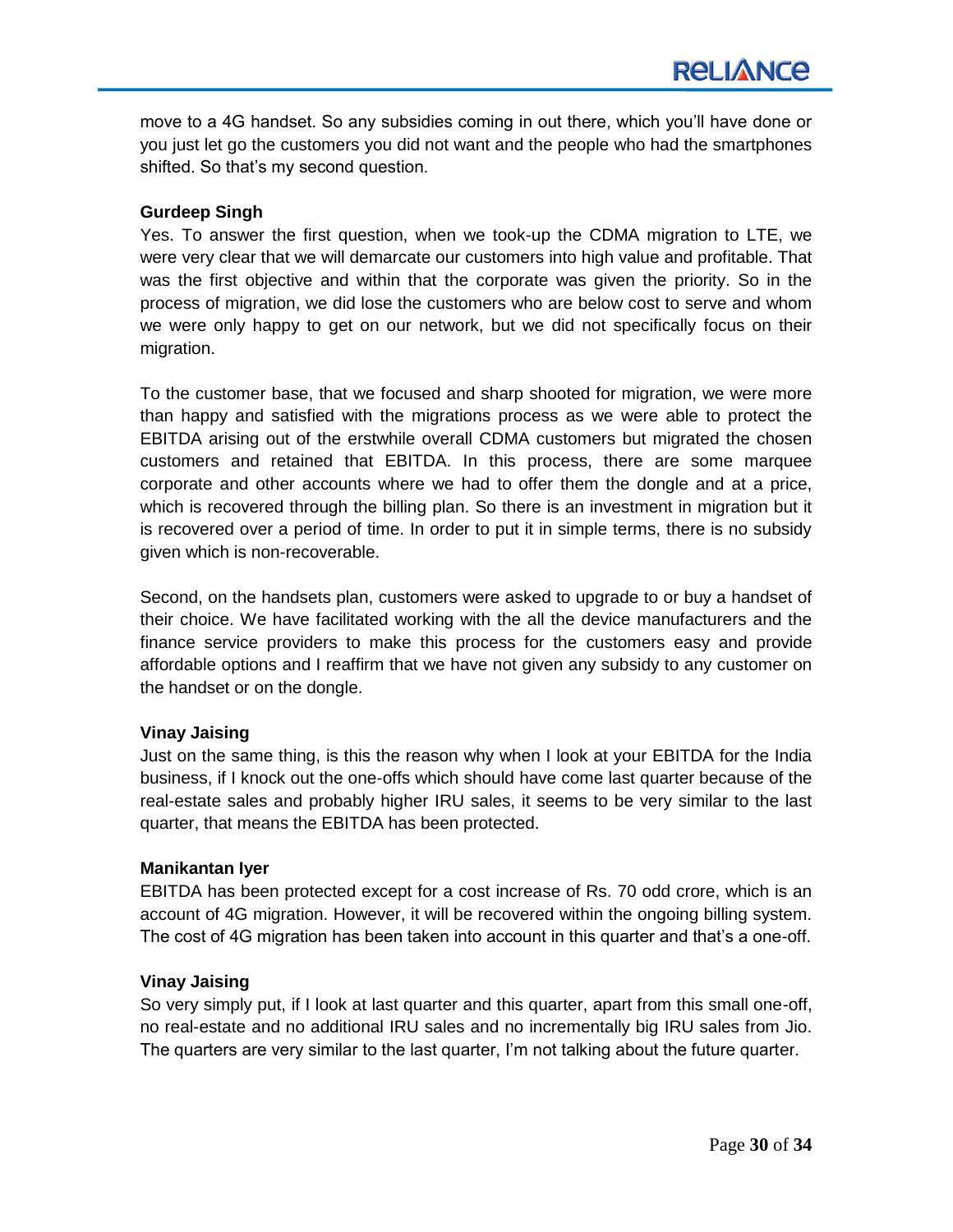### **Manikantan Iyer**

In the last quarter there was real estate, but that is in the other income part.

### **Vinay Jaising**

So, were there any real estate sales this quarter?

### **Manikantan Iyer**

Yes, very small.

### **Vinay Jaising**

One last question, we've spend a lot of time in the last couple of quarters talking about R-Jio, what I see coming in the last couple of quarters coming in from R-Jio has been partial payment for liberalization and some tower revenues, which I still don't know what the number is, I'm still waiting to hear about that. Now you talk about the CapEx being lower and you are sharing the Jio network for 4G. Is there anything else we can tangibly identify which we can see coming in from Jio, or is it just your 4G network which will run on theirs and whatever you get will be the additional gain in your tie-up with Jio?

### **Anil Ladha**

So whatever transactions or liberalization of spectrum, which has happened and we have discussed this in the earlier calls, we have funded the liberalization payments through various transactions, including payments from Jio for the trading of spectrum. So there are no further proceeds on that account going forward.

### **Vinay Jaising**

So whatever we were expecting from Jio now incrementally is a function of using the 4G network on their network as partners? Is that fair?

### **Anil Ladha**

Yes, and now, we have a shared network and shared spectrum. So we will be providing our 4G services on their network under this arrangement, and transactional relationship we have with Jio on this is that we will be sharing OpEx on the network depending on traffic.

### **Vinay Jaising**

So no additional revenues coming in from fiber sales or usage of fiber for inter or intracity fiber, incrementally, coming up in the future?

### **Manikantan Iyer**

We can't conclude that way, we still have the fiber capacities and we can't confirm this at this stage.

### **Vinay Jaising**

Okay. Thank you so much.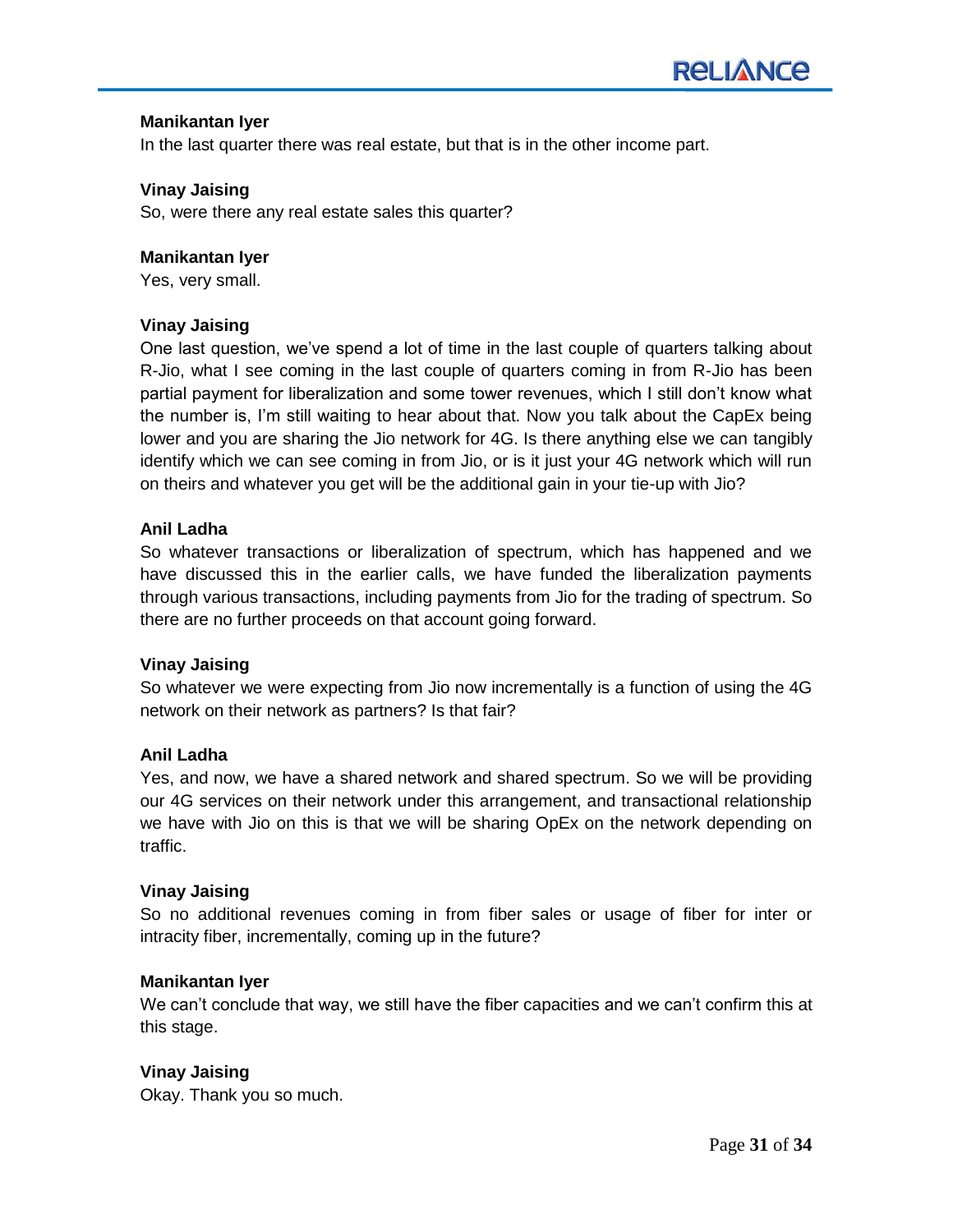# **Operator**

Thank you sir. Next in line we have Mr. Vivek Anand from Ambit Capital. You may go ahead.

# **Vivek Anand**

Yes. Hi. Thanks for the opportunity. Just a couple of small questions on the network capacity, so we saw usage of 102,000 terabytes during the current quarter, what would be the capacity utilization of our network right now in terms of data throughput?

# **Punit Garg**

As you know on the 4G, it is ICR arrangement, at an overall level on 2G and 3G the capacity utilization varies from circle to circle, but we're currently running at around 48% to 50% capacity utilization.

### **Vivek Anand**

Right, and you are saying that the 4G capacity that you have created along with Jio, that is not yet on stream, is that a correct assumption? I mean, that came on stream now, right? Or is this 48% to 50% utilization just on 2G and 3G?

# **Punit Garg**

Yes, that's on 2G and 3G, and 4G we've just begun.

# **Vivek Anand**

Right. And secondly, a related question, on 4G, the spectrum sharing and trading deals that have happened with Jio, you said that the network capacity is shared between the two of you in 800MHz band. Now is it fair to assume that you have paid for spectrum liberalization while Jio has incurred the CapEx on active network rollout? Is that a fair assumption?

### **Gurdeep Singh**

I think we can say that we have paid for our spectrum liberalization and it was essential for us to do the 4G on that and it's essential for us to do the sharing. And as far as the sharing terms go, the RF is managed by one partner, so we have not expanded our RF, but as far as our core network is concerned that has been invested by RCOM for the RCOM business.

### **Vivek Anand**

Sir, can you please elaborate on this? I didn't understand.

# **Gurdeep Singh**

The sharing allows, sharing of RF, which is the radio frequencies, which is like you call it the 2G BTS, 3G BTS, as sharing BTS is allowed, but when it comes to switching or going forward that is core network that has to be individual. So I'm saying the RF is shared, but as far as core network is concerned, RCOM has invested for its own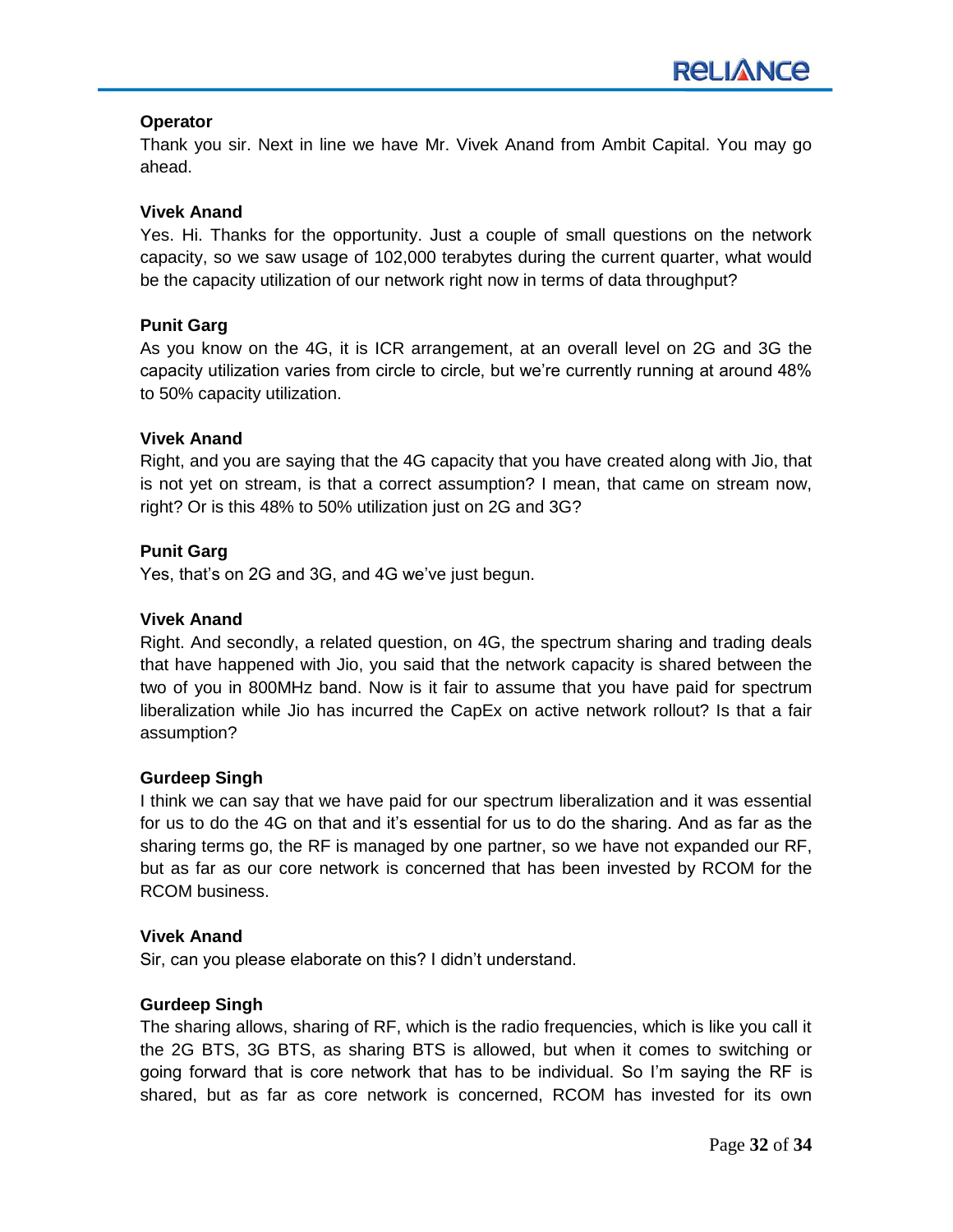network, and its own subscribers and Jio has invested for its own subscribers. So we have invested into the core network.

### **Vivek Anand**

And for the overall network rollout, I presume that by core network you mean the Internet gateway, the SGSN and the PDSN, those elements, right?

### **Gurdeep Singh**

Yes, and also the switching and aggregation.

### **Vivek Anand**

Right. Understood. This is very clear. Thanks for the clarification and all the best.

### **Operator**

Thank you Sir. Next in line we have Mr. Pranav Kshatriya from Edelweiss. You may go ahead.

### **Pranav Kshatriya**

Hi. Thanks for the opportunity Sir, I have two questions. I missed out your point on CapEx and how it panned out in this quarter. So can you please repeat that? And secondly, in this quarter, there is a very sharp increase in the working capital requirement. So what exactly is causing that?

### **Manikantan Iyer**

As far as CapEx is concerned, I guess there are two to three elements of the CapEx in the quarter. Normally CapEx is between Rs. 700 crore to Rs. 800 crore and in the current quarter we have incurred a CapEx of Rs. 823 crore. In addition to that, we have paid a spectrum liberalization fee of Rs. 1,263 crore. This puts together is a total of Rs. 2,086 crore of CapEx.

In the same quarter, we have done spectrum trading, wherein we have received an amount of Rs. 2,870 crore from sale of spectrum. The resultant CapEx and the cash flow because of that show a negative figure, because sale is more than the investment, and that is the reason for difference.

### **Pranav Kshatriya**

Yes, that is very clear sir, can I just ask that liberalization of spectrum is it the 800MHz spectrum, which is liberalized?

# **Manikantan Iyer**

Yes, you are right.

**Pranav Kshatriya** And on working capital?